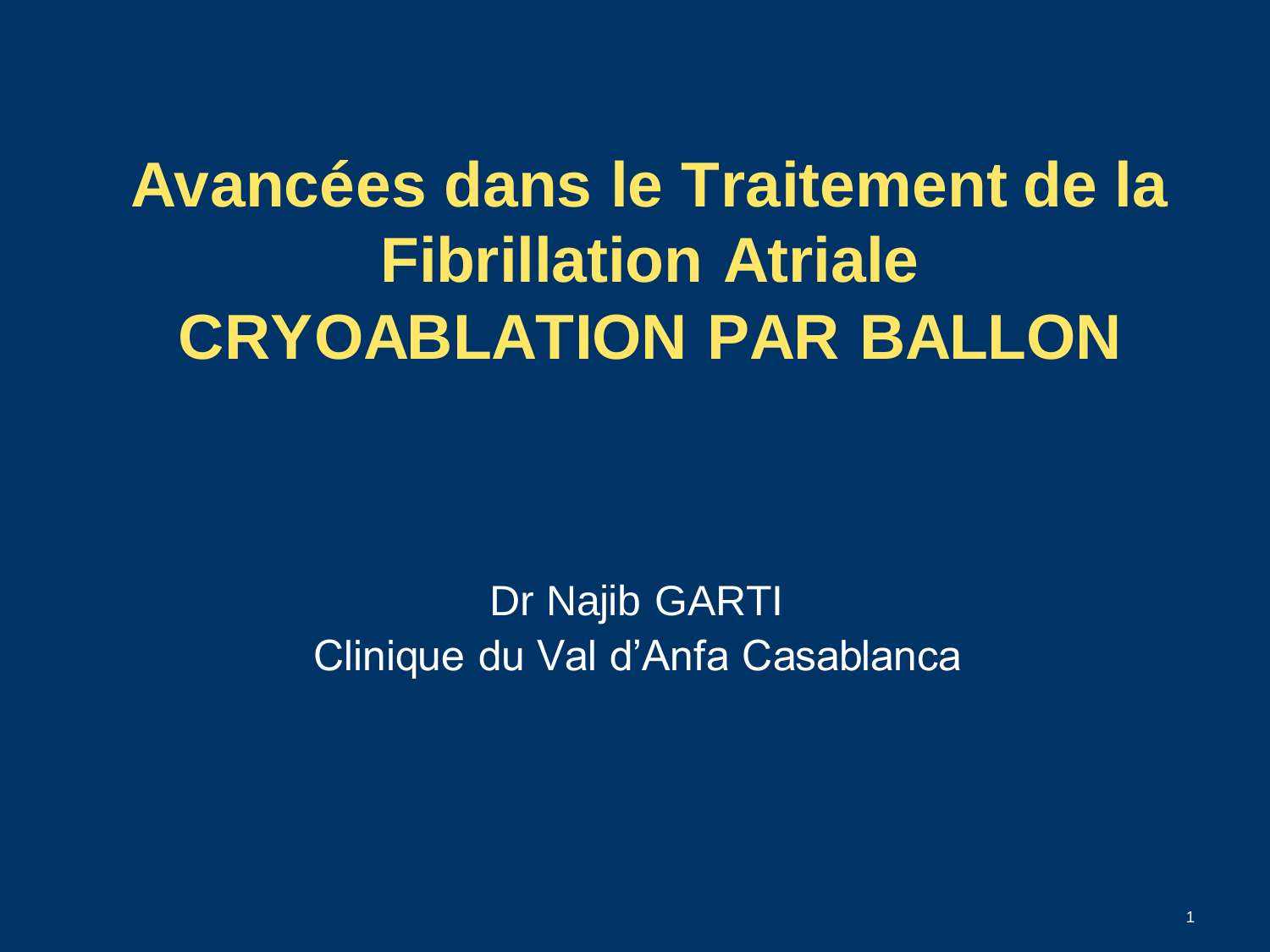# Fibrillation Atriale: Fibrillation des muscles des Oreillettes



Normal sinus rhythm Atrial fibrillation



Normal electrical pathways **Abnormal electrical pathways** 



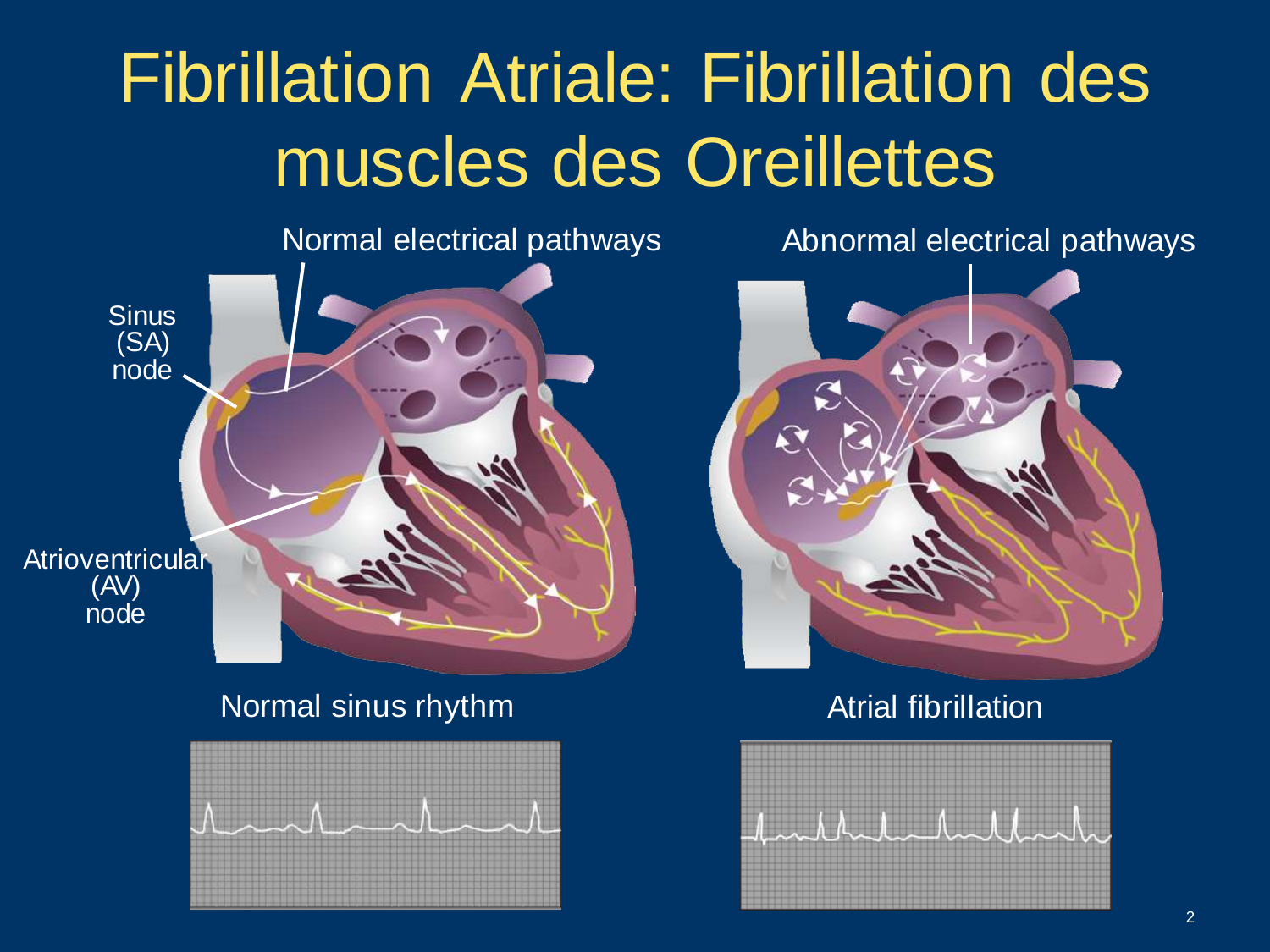### L'Incidence et la Prévalence de la FA est Large et en Augmentation en Europe



- EU AF Prevalence is estimated at 10 million today and is predicted to double by 2060.1,2
- Age-adjusted AF incidence is predicted to grow as a result of a growing elderly population and increased risk factors – obesity, hypertension, diabetes, and cardiovascular disease 2,3 <sup>1</sup> B.P. Krijthe et al. *Euro Heart J* 2013 Sep;34(35):2746-51.
	- <sup>2</sup> Zoni-Berisso, et al. *Clinical Epidemiology 2014:6 213–220*.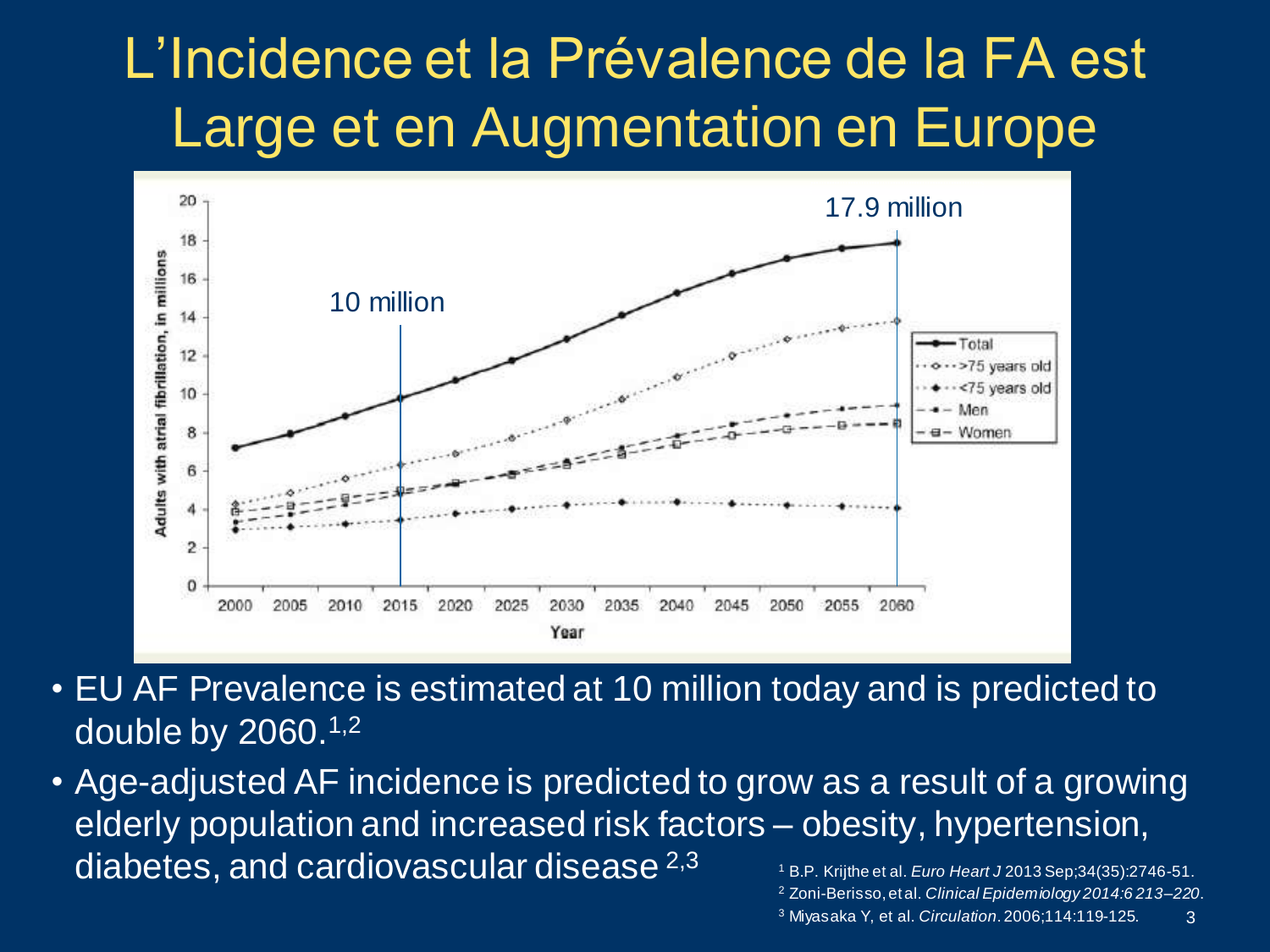# Fibrillation Atriale Risks et Coûts

- Impact négatif sur la qualité de la vie
- Cause majeure d'AVC: X risque par 5
- Agmente le risque d'insuffisance cardiaque
- Augmente les coûts de santé : hospitalisations, interventions & medicaments

<sup>1</sup> Singh SN, et al. *J Am Coll Cardiol.* 2006;48:721-730.

- <sup>3</sup> Wolf PA, et al. *Stroke.* 1991;22:983-988.
- <sup>4</sup> White PD: Heart disease. New York, NY, The McMillan Co, 1937.

<sup>2</sup> Kang Y. *Heart Lung.* 2006;35:170-177.

<sup>5</sup>Kim MH, et al. Adv.Ther. 2009;26:847-857.

<sup>6</sup> Zoni-Berisso, et al. Clinical Epidemiology 2014:6 213–220.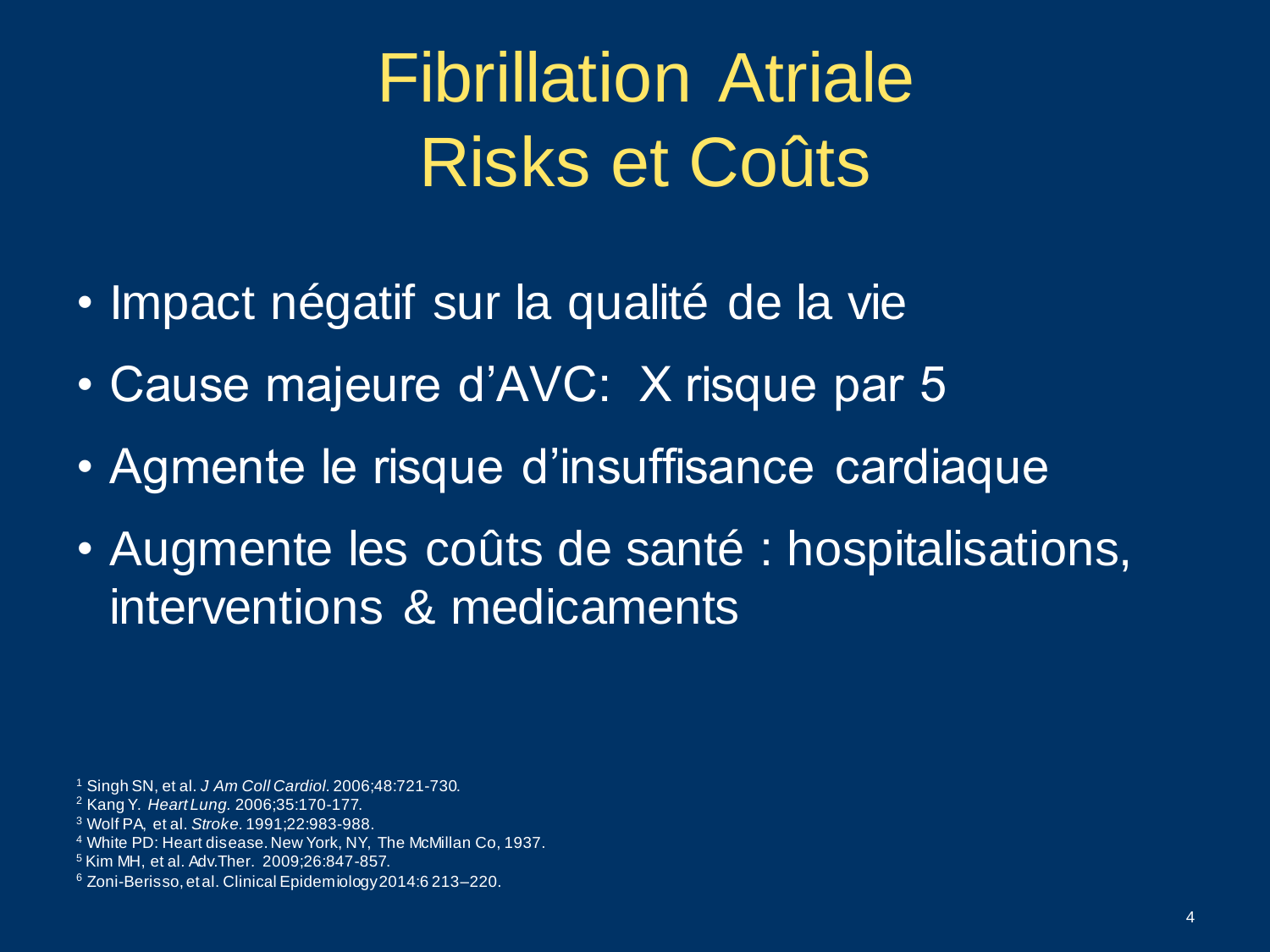## La moitié des patients avec FA symptomatique ne répondent pas au traitement médical



Medtronic internal estimates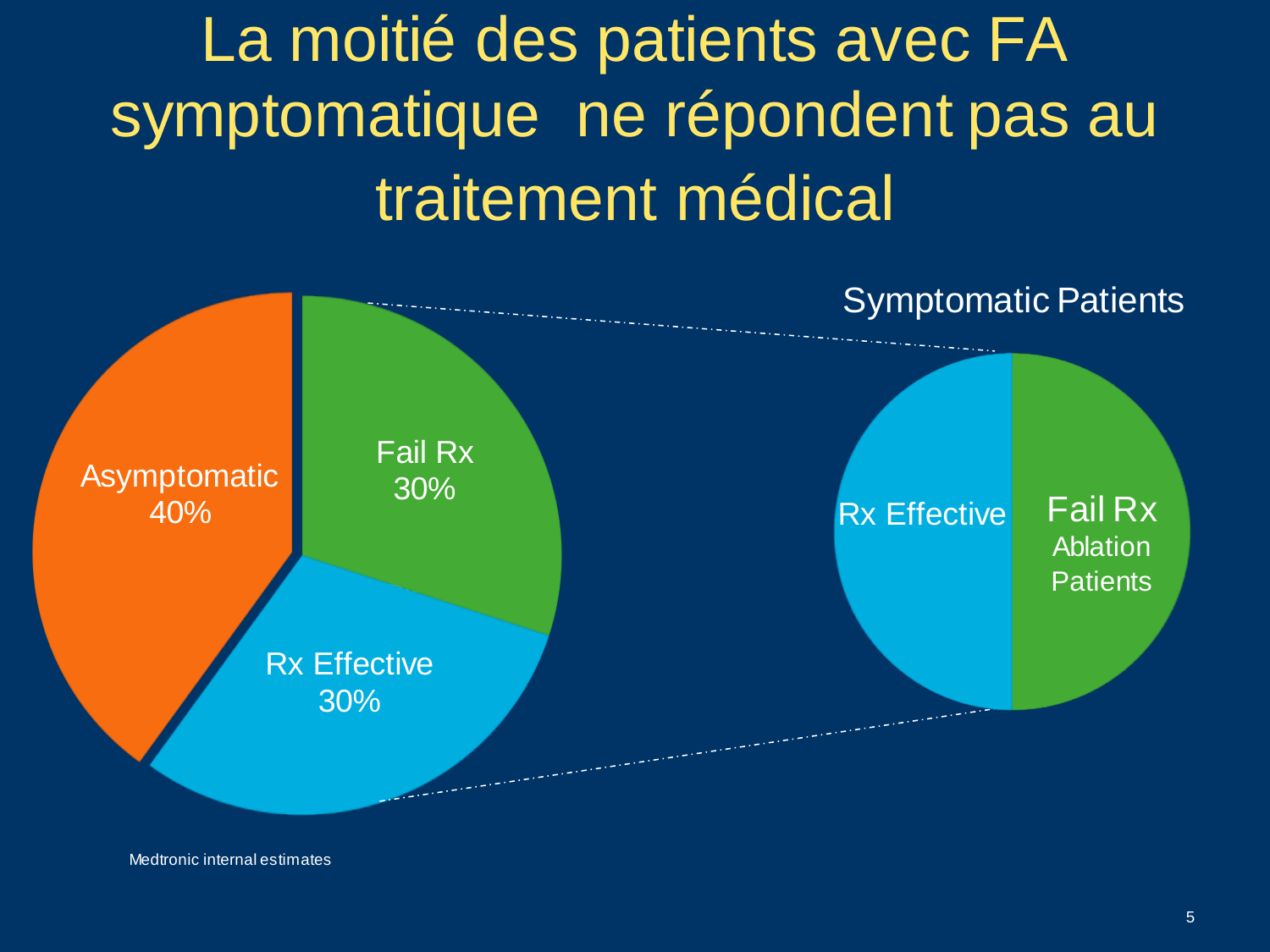### Les Candidats à l'ablation sont sous traités

- 6 Patients Europiens symptomatiques 6 millions
- Patients cherchent la disparition des symptomes
- Ablation pour patient FAP symptomatiques + FA Perst résistante au traitement
- L'Ablation par Catheter est sous utilisée





(EU ablation volume >90,000)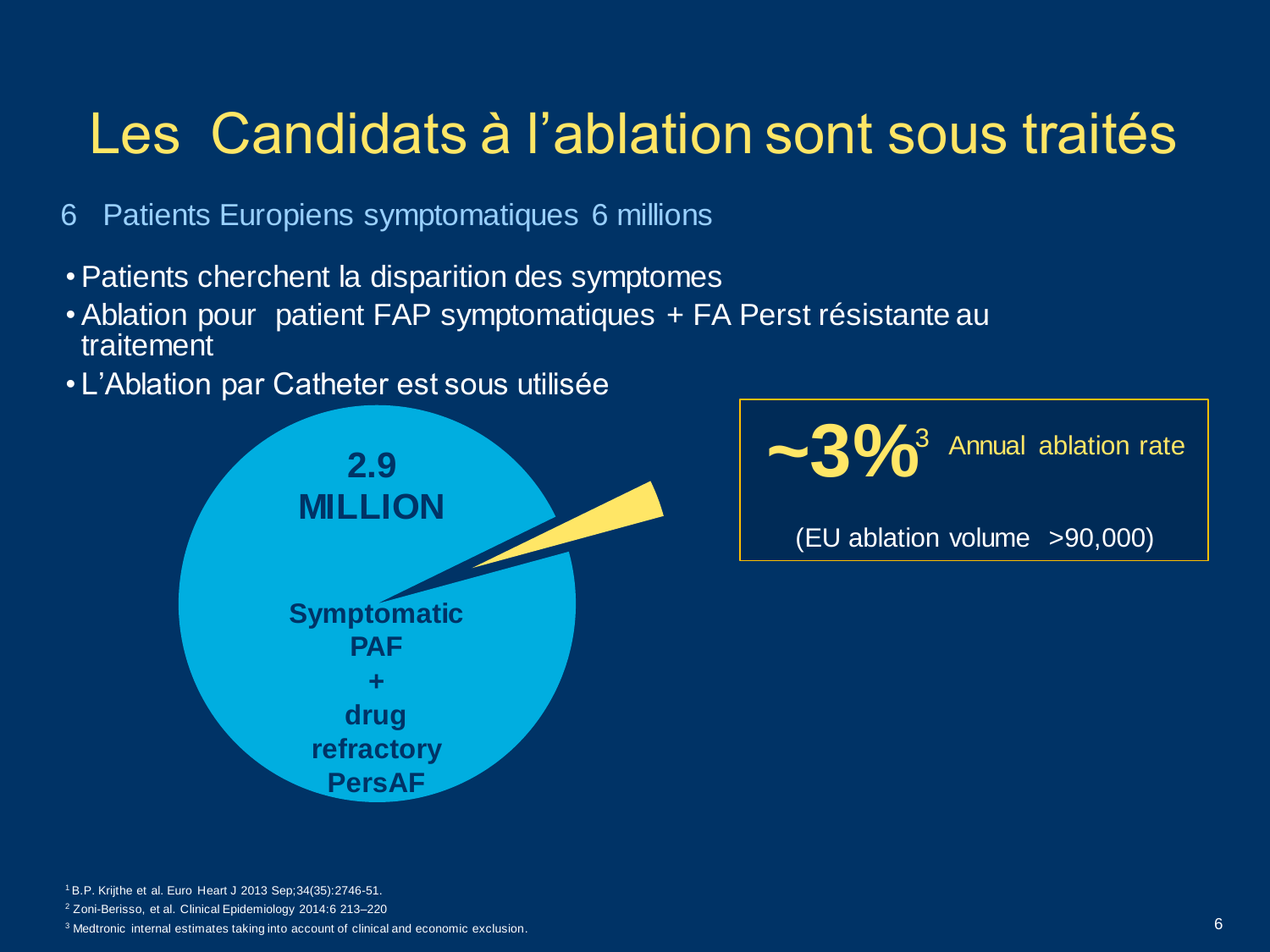# Options Thérapeutiques

- Thérapies pharmacologiques
- Cardioversion
- Thérapies chirurgicales
- Ablation par cathéter
	- Radiofrequence
	- Cryoablation





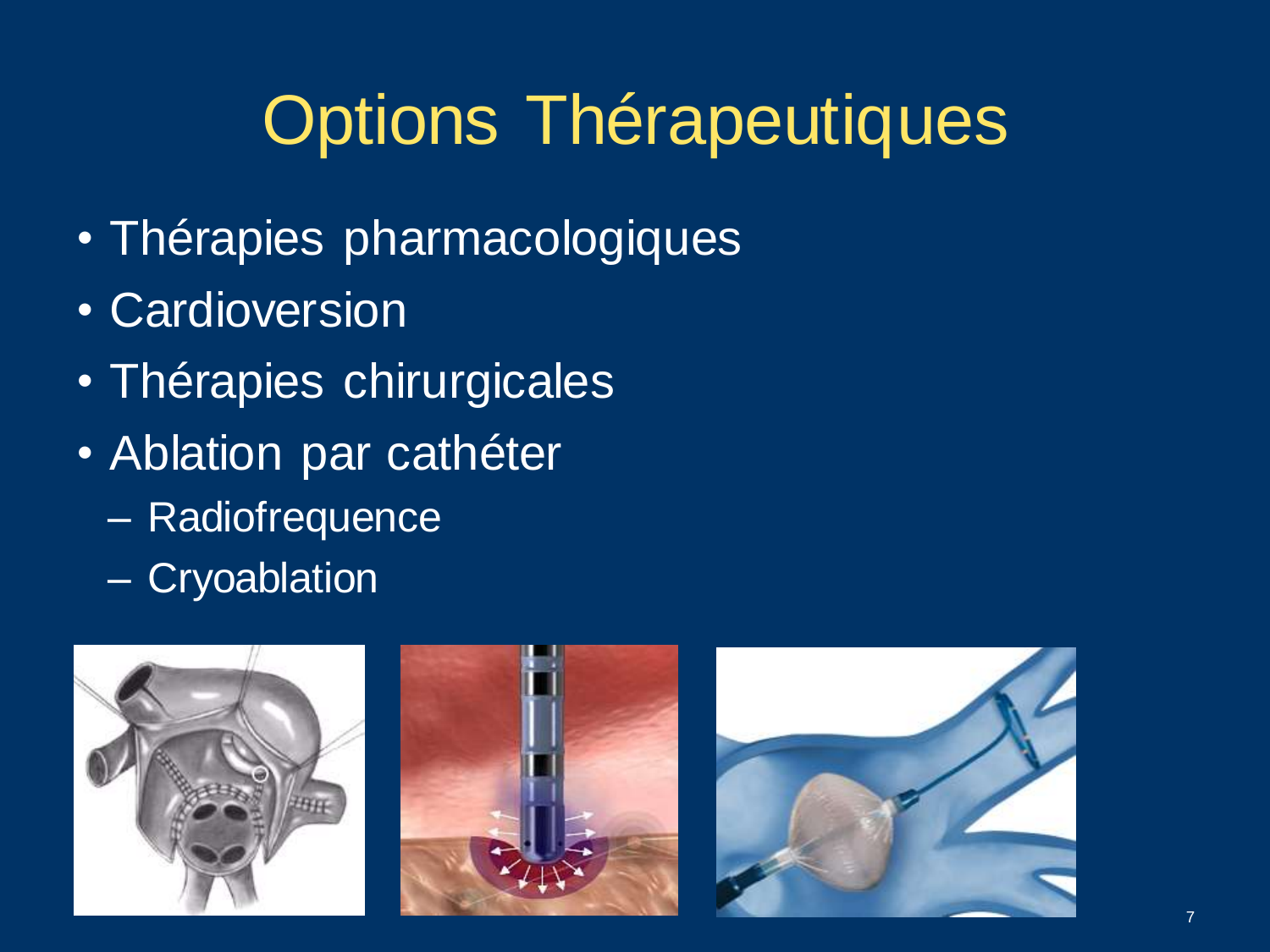### Amélioration de l'Ablation de la FA Succés, Sécurité et Rapidité



Arrantes L, et al. *Eur Heart J.* Suppl 2007;9:I129-I135.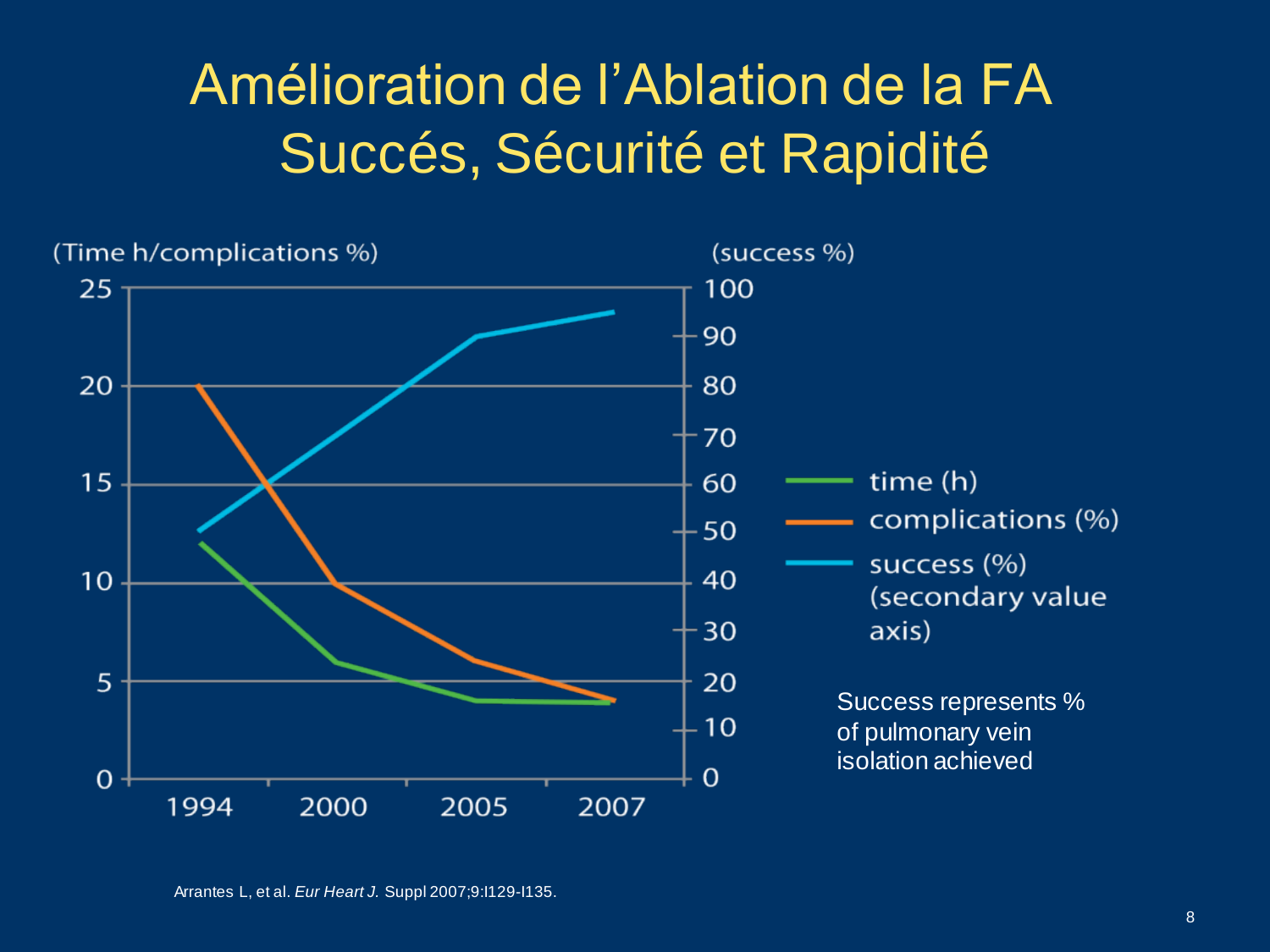### Catheter Ablation est indiquée pour les Patients Symptomatiques aprés Echec de Un médicament Antiarrhythmique *Class IA Level Evidence*

#### HRS/EHRA/ECAS AF Ablation Guidelines<sup>1,2</sup>

| Indications for catheter ablation of AF                                                                    | <b>Class</b> | Level |
|------------------------------------------------------------------------------------------------------------|--------------|-------|
| Symptomatic AF refractory or intolerant to at least one Class 1 or 3 antiarrhythmic medication             |              |       |
| Paroxysmal: Catheter ablation is recommended*                                                              |              | Α     |
| Persistent: Catheter ablation is reasonable                                                                | Ha           | в     |
| Longstanding Persistent: Catheter ablation may be considered                                               | IIb          | в     |
| Symptomatic AF prior to initiation of antiarrhythmic drug therapy with a Class 1 or 3 antiarrhythmic agent |              |       |
| Paroxysmal: Catheter ablation is reasonable                                                                | <b>IIa</b>   | в     |
| Persistent: Catheter ablation may be considered                                                            | IIb          | c     |
| Longstanding Persistent: Catheter ablation may be considered                                               | IIb          |       |

\*Catheter ablation of symptomatic paroxysmal AF is considered a Class 1 indication only when performed by an electrophysiologist who has received appropriate training and is performing the procedure in an experienced center.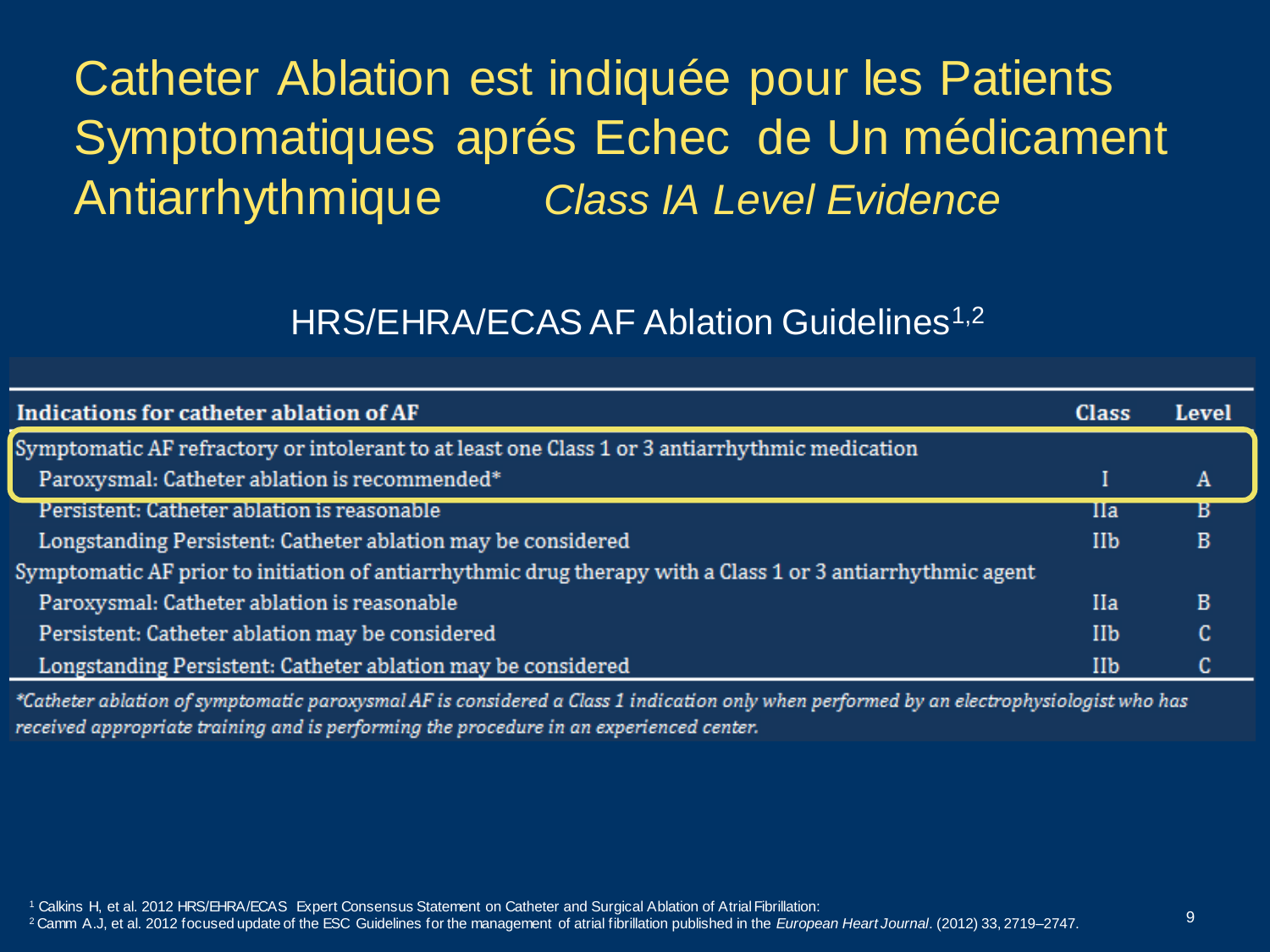## Le choix du patient joue un rôle primordial. HRS/EHRA/ECAS AF Ablation Guidelines<sup>1,2</sup>



• Traitement de première intension (avant les Antiarythmiques) est une indication raisonable pour les patients avec FA paroxystique.

<sup>1</sup> Calkins H, et al. 2012 HRS/EHRA/ECAS Expert Consensus Statement on Catheter and Surgical Ablation of Atrial Fibrillation:

<sup>2</sup>Camm A.J, et al. 2012 focused update of the ESC Guidelines for the management of atrial fibrillation published in the *European Heart Journal.* (2012) 33, 2719–2747. <sup>10</sup>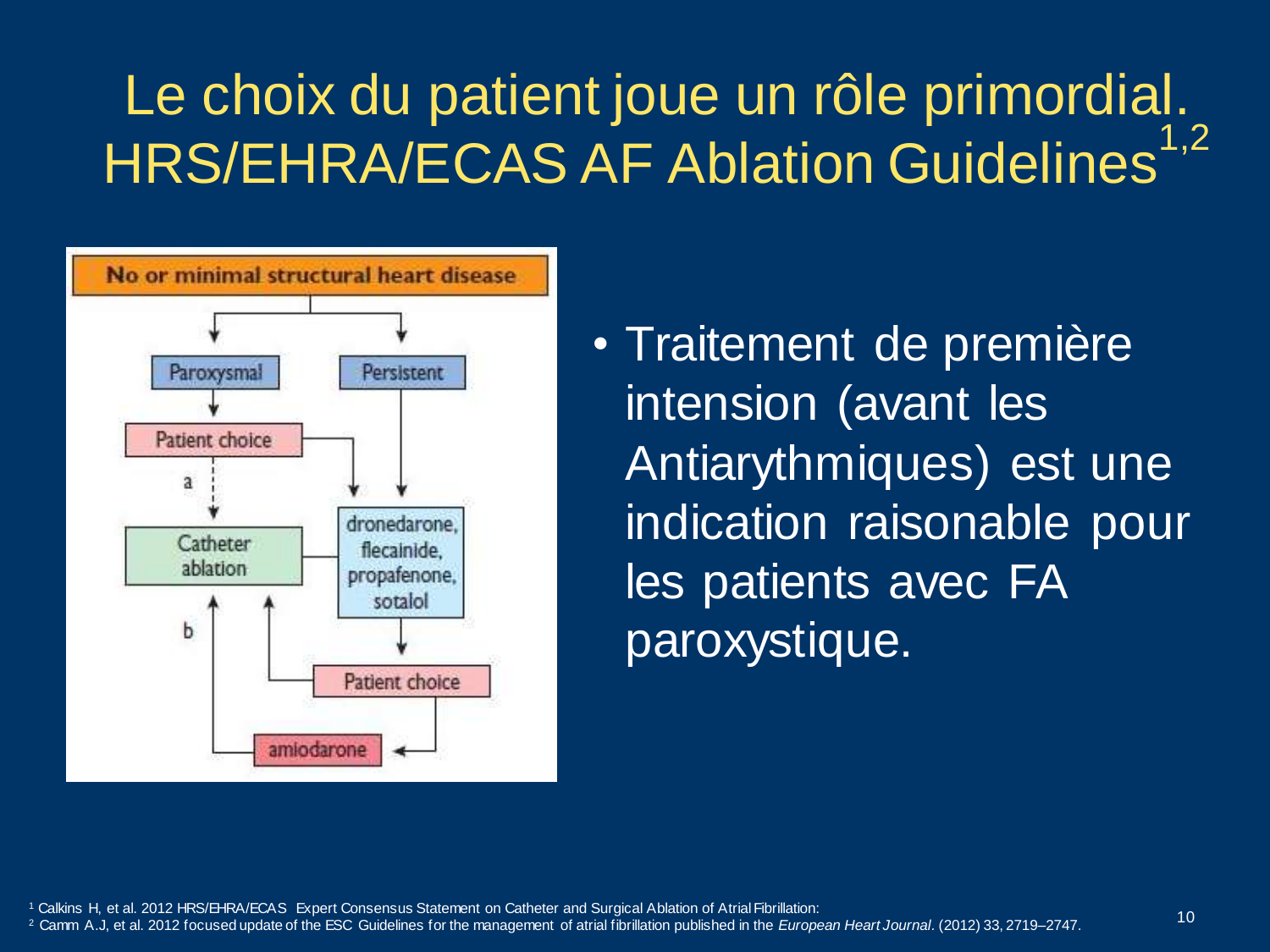### L'Isolation des Veines Pulmonaires (PVI) est le pivot de toutes les thérapies Ablatives

"The recognition of the crucial role of pulmonary vein myocardial sleeves for the initiation of atrial fibrillation is regarded as one of the greatest discoveries of the last decades in cardiac electrophysiology."<sup>2,3,4,5</sup>



### **2012 HRS Consensus Statement**

"Ablation strategies which target the PVs and/or PV antrum are the cornerstone for most AF ablation procedures." <sup>1</sup>

1 Calkins H, et al. Heart Rhythm. April 2012;9(4):632-696

666.

2 Nathan H, et al. 2 Nathan H, et al. The junction between the left atrium and the pulmonary veins: an anatomic study of human hea<br>3 Ho SY, et al. Architecture of the pulmonary veins: relevance to radiofrequency ablation. Heart. 2001;86:26 The junction between the left atrium and the pulmonary veins: an anatomic study of human hearts. Circulation. 4 Haïssaguerre M, et al. Spontaneous initiation of atrial fibrillation by ectopic beats originating in the pulmonary veins. N Engl J Med. 1998;339:659–

5 Ammar,S., et al. Selective Versus Total Pulmonary Vein Isolation In Atrial Fibrillation Ablation. JAFib 2014 June/July.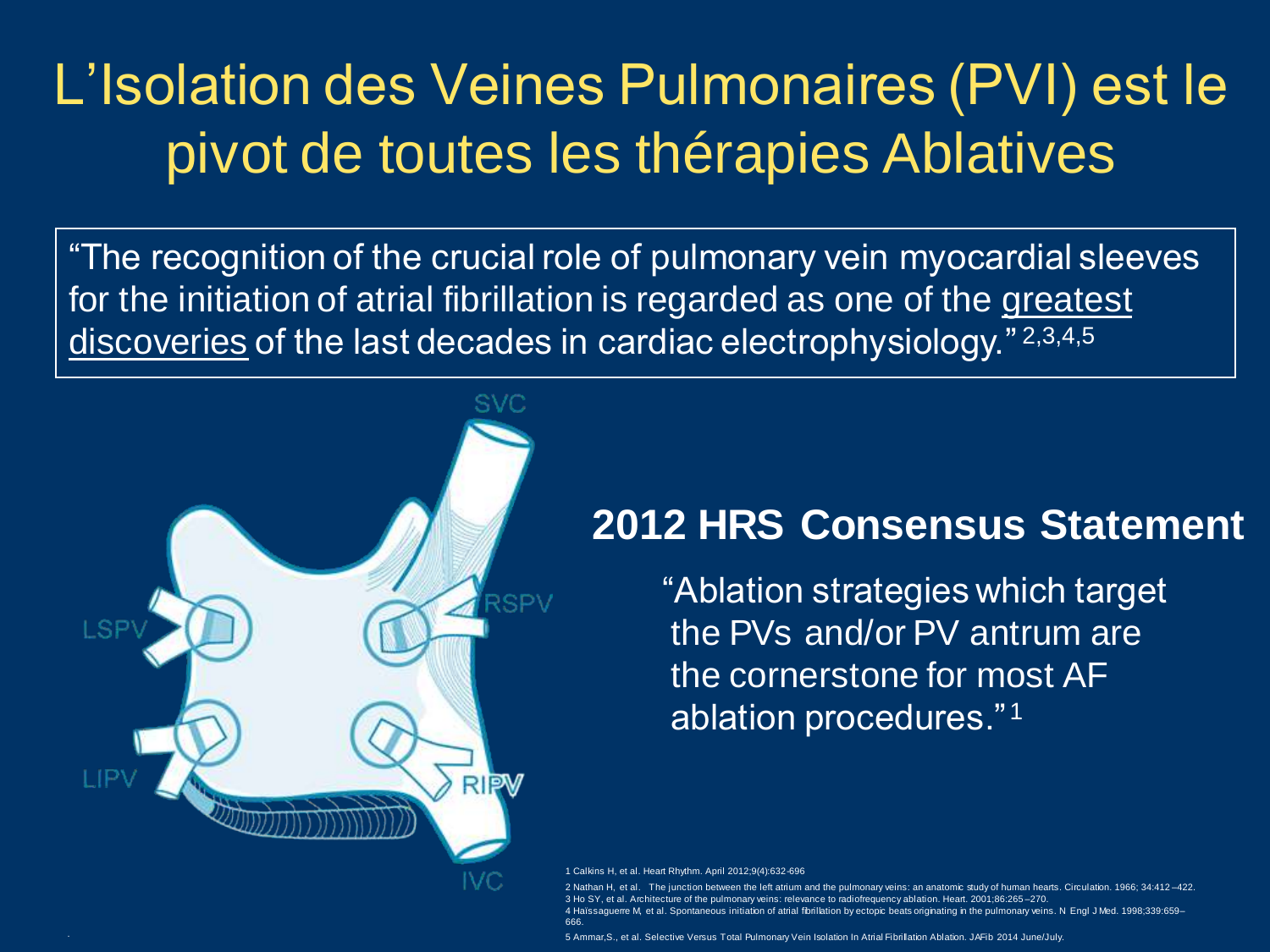## **Cryoablation pour le Traitement de la FA**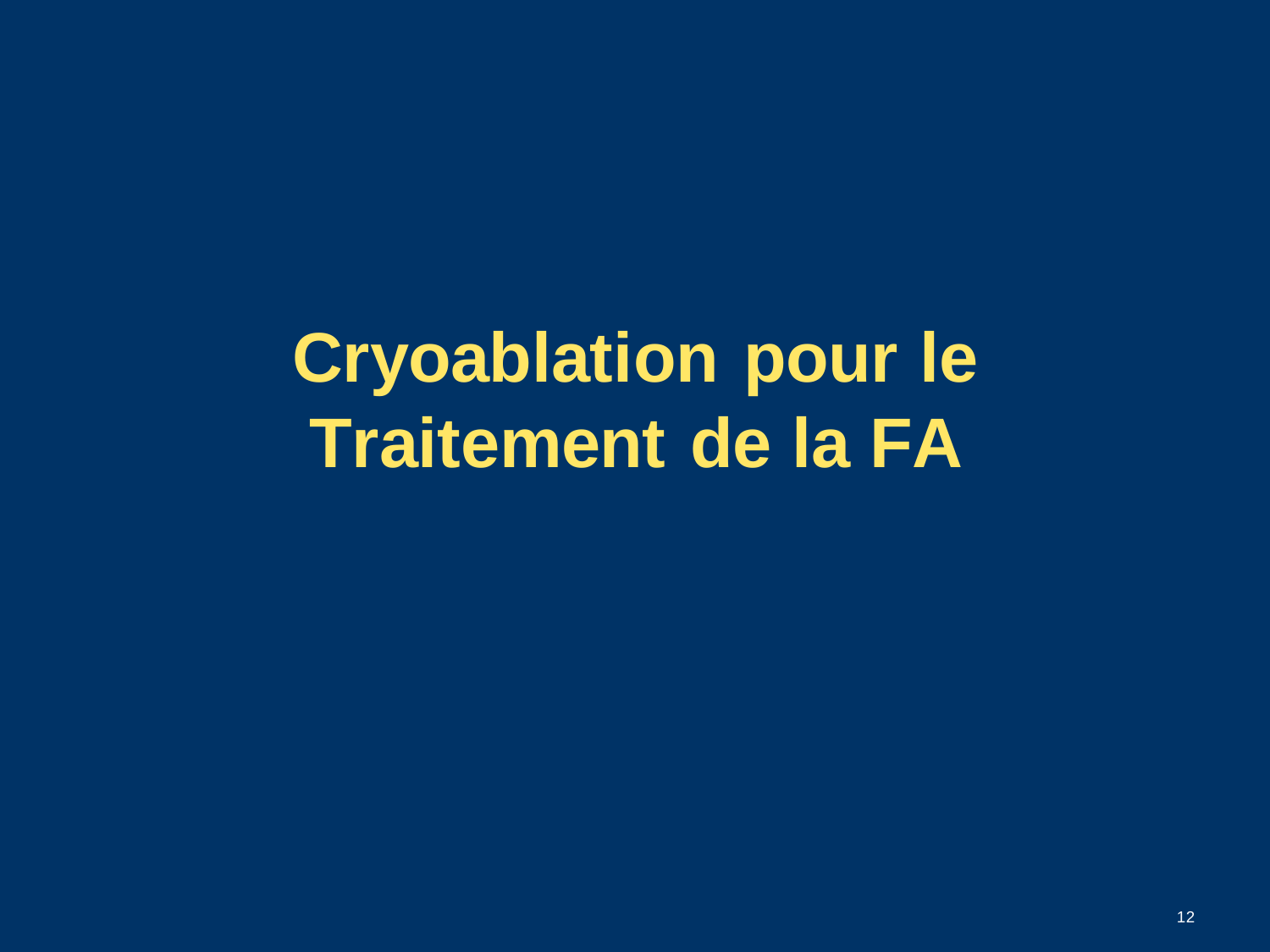## Propriétés de la Cryoablation



- Retir la chaleur des tissus
- Ablate les tissus au contact avec le ballon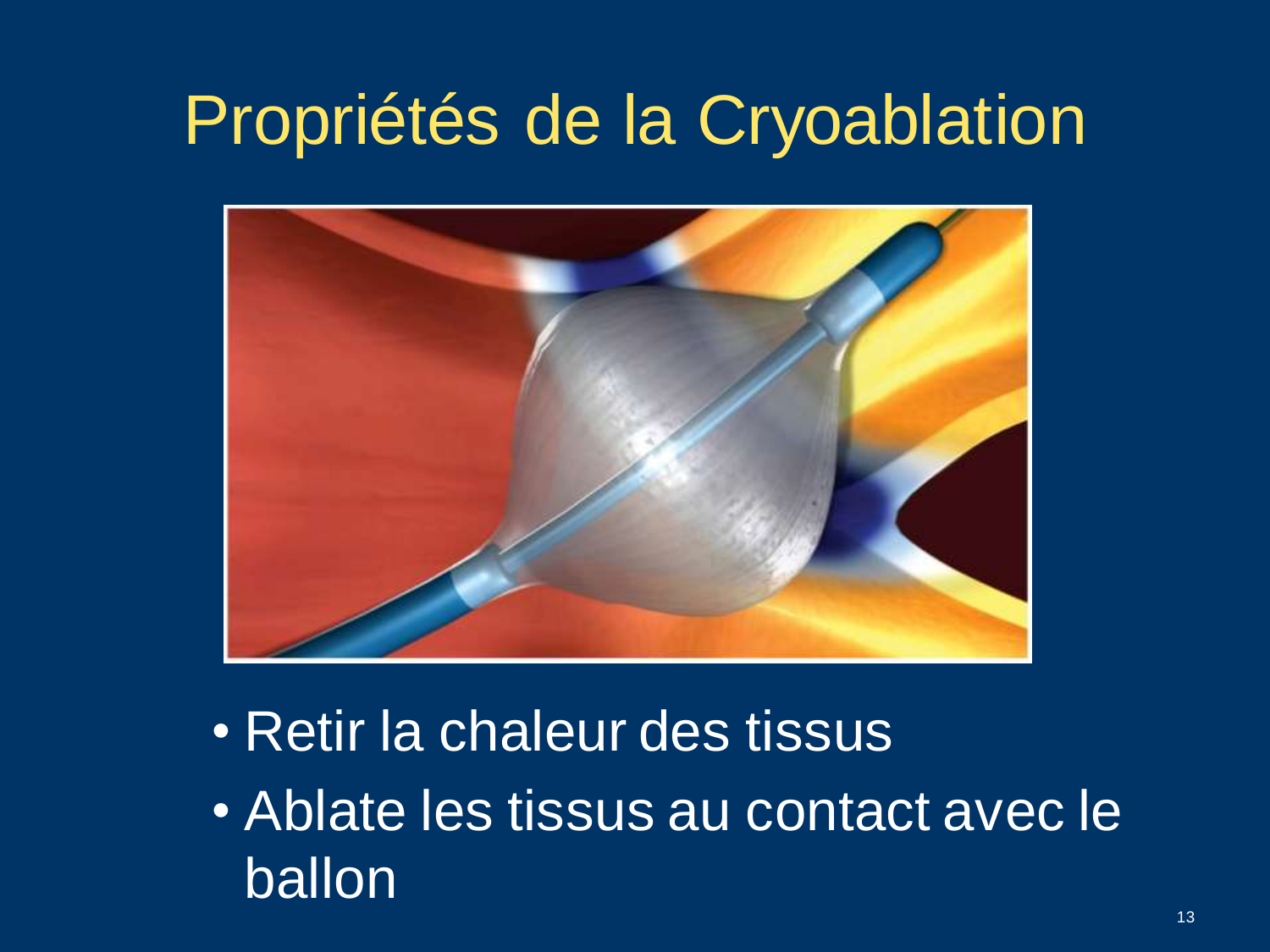# Avantages de la Cryoablation sur le Tissu connectif

- Cryoadhesion améliore contact et la stabilité, minimisant le besoin de la fluoroscopie
- Préserve la matrice extracellulaire et intégrité endothéliale
- Diminue le risque de formation de thrombus
- Donne des lésions bien démarquées



### Histological View

<sup>1</sup> Sarabanda AV, et al. *J Am Coll Cardiol*. 2005;46:1902- 1912.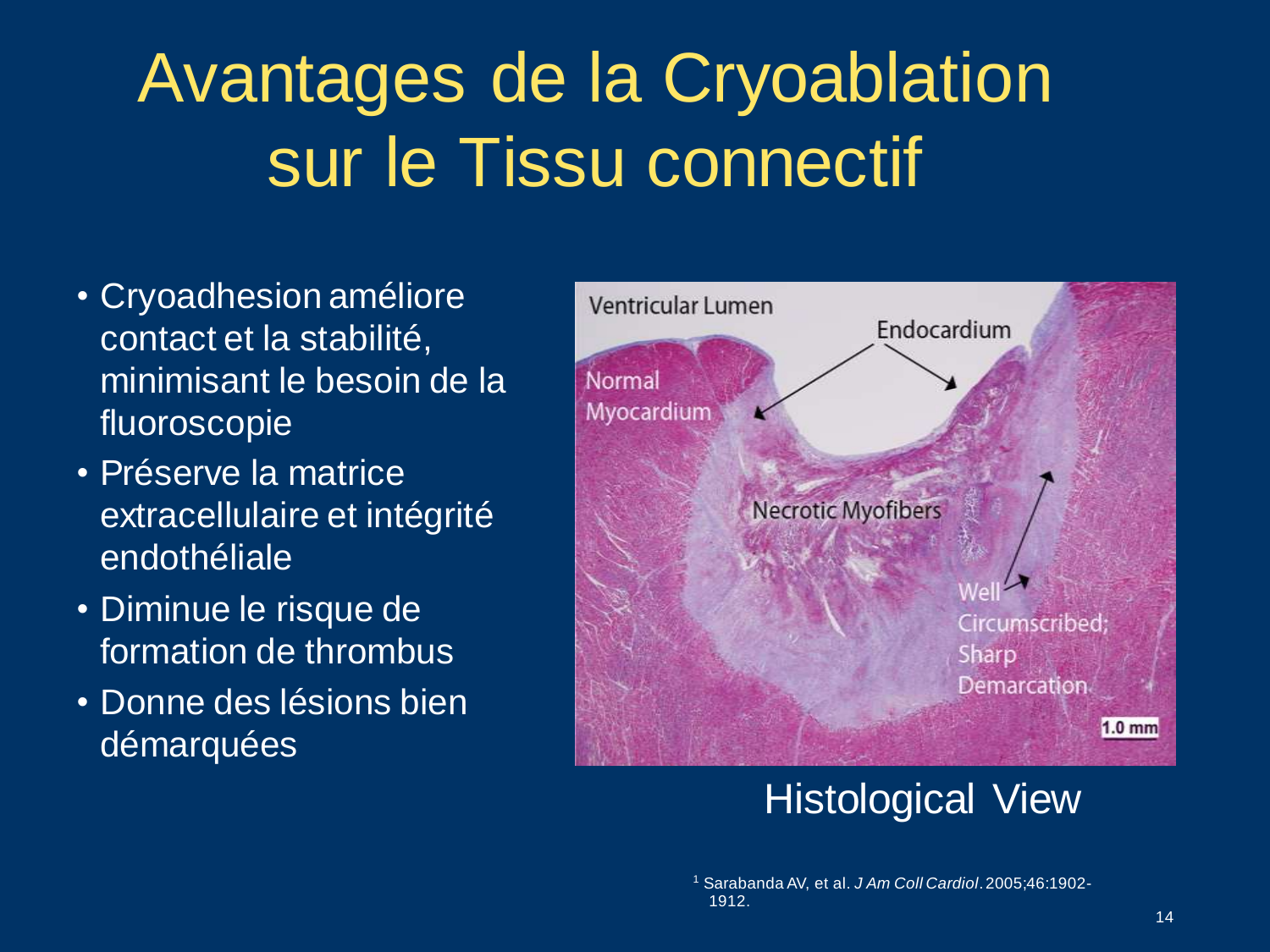### Approche Simplifiée de l' Isolation des VP Comment le système de Cryo marche





1. Accés à la Veine 2. Inflation du Cryoballon



3. Position pour Occlure et Refroidir **4. Evaluer PV Isolation** 

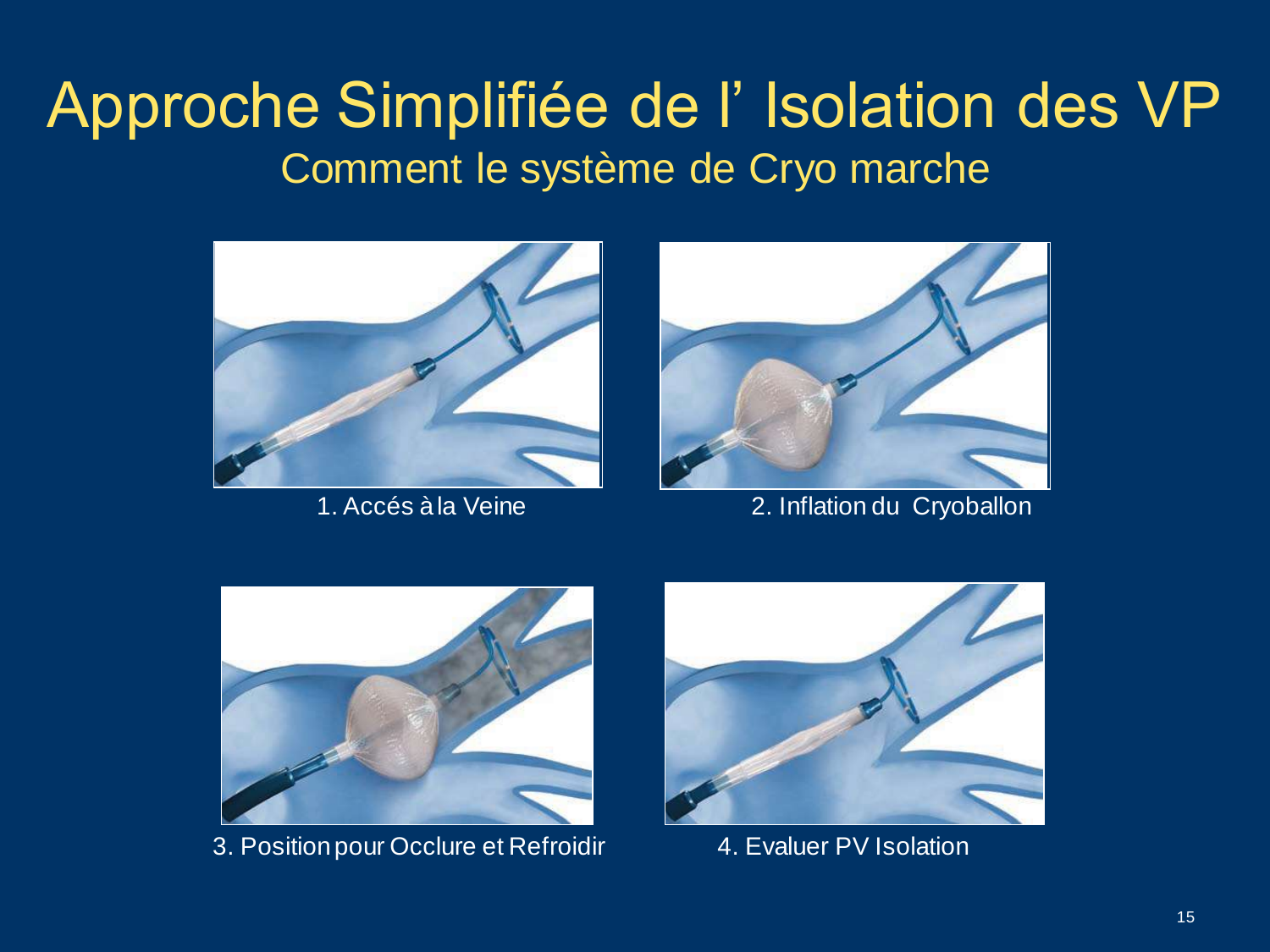Catheter Mapping Achieve permet l'évaluation en temps réel de l'isolation Veines Pulmonaires pendant cryoablation





Arctic Front is positioned here against the LIPV ostium, with Achieve Mapping Catheter inside to read signals at the same time.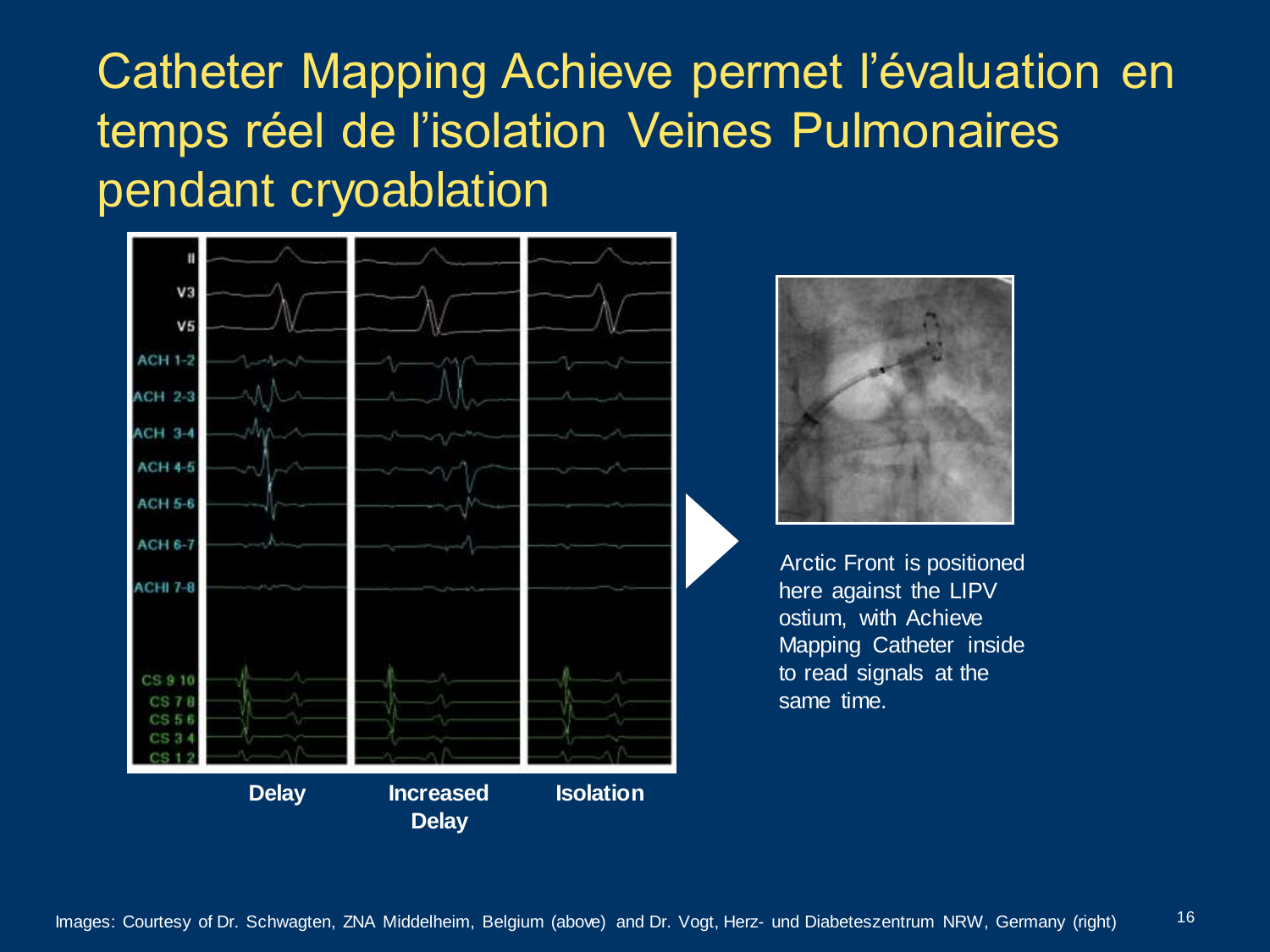## **Les progrés de la Technologie Cryo**

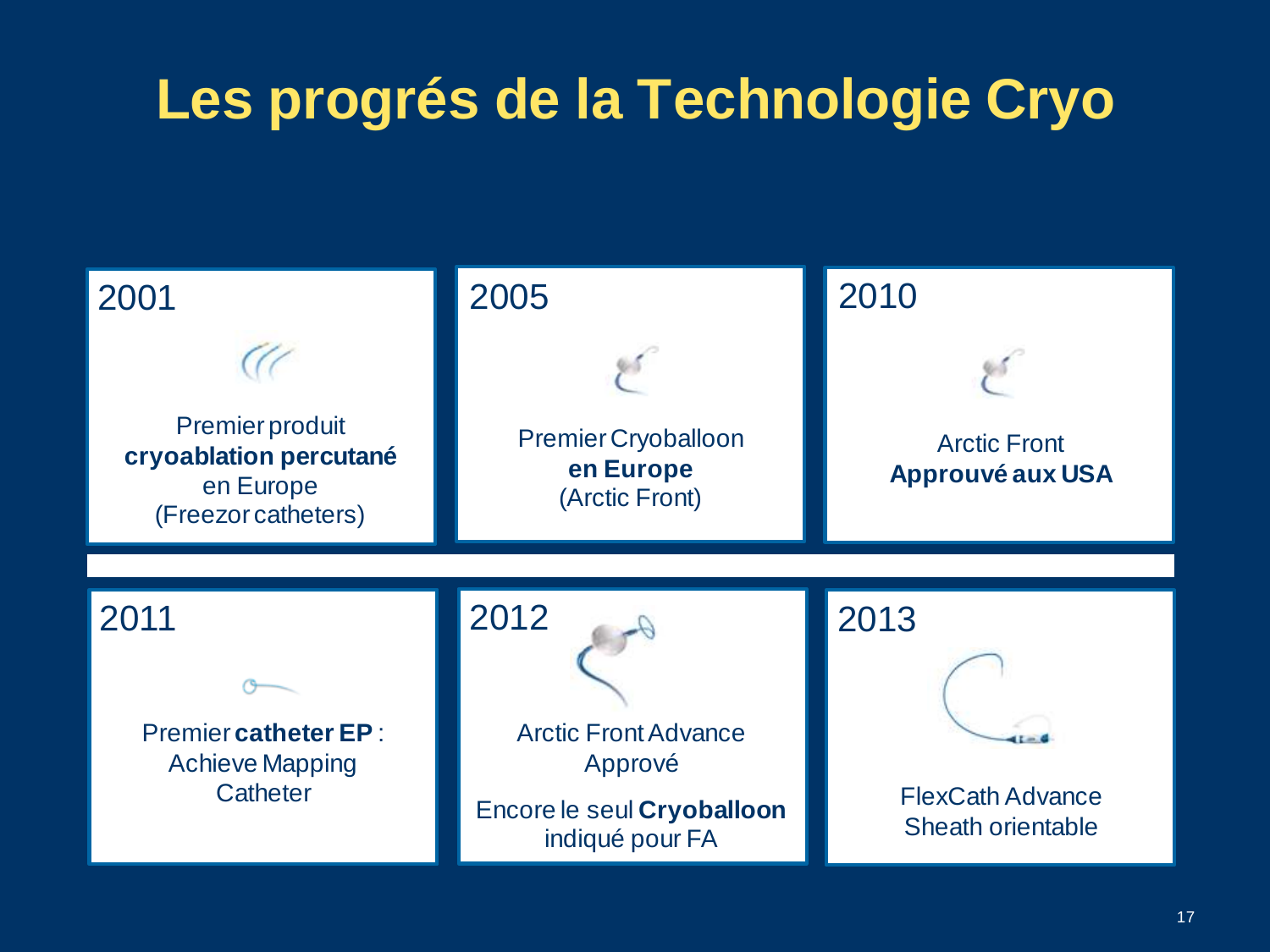## 2ème Generation Cryoballoon adaptée pour Ablater les bords des Veines Pulmonares

Featuring EvenCool™ Cryo Technology





Anular equatorial cooling zone. Coaxial alignment of the balloon with the PV may be difficult in some vein anatomies.



Arctic Front<sup>®</sup> Arctic Front Advance<sup>®</sup>



Second generation has homogeneous cooling of the complete northern balloon-hemisphere which allows more flexibility and simplicity in balloon positioning.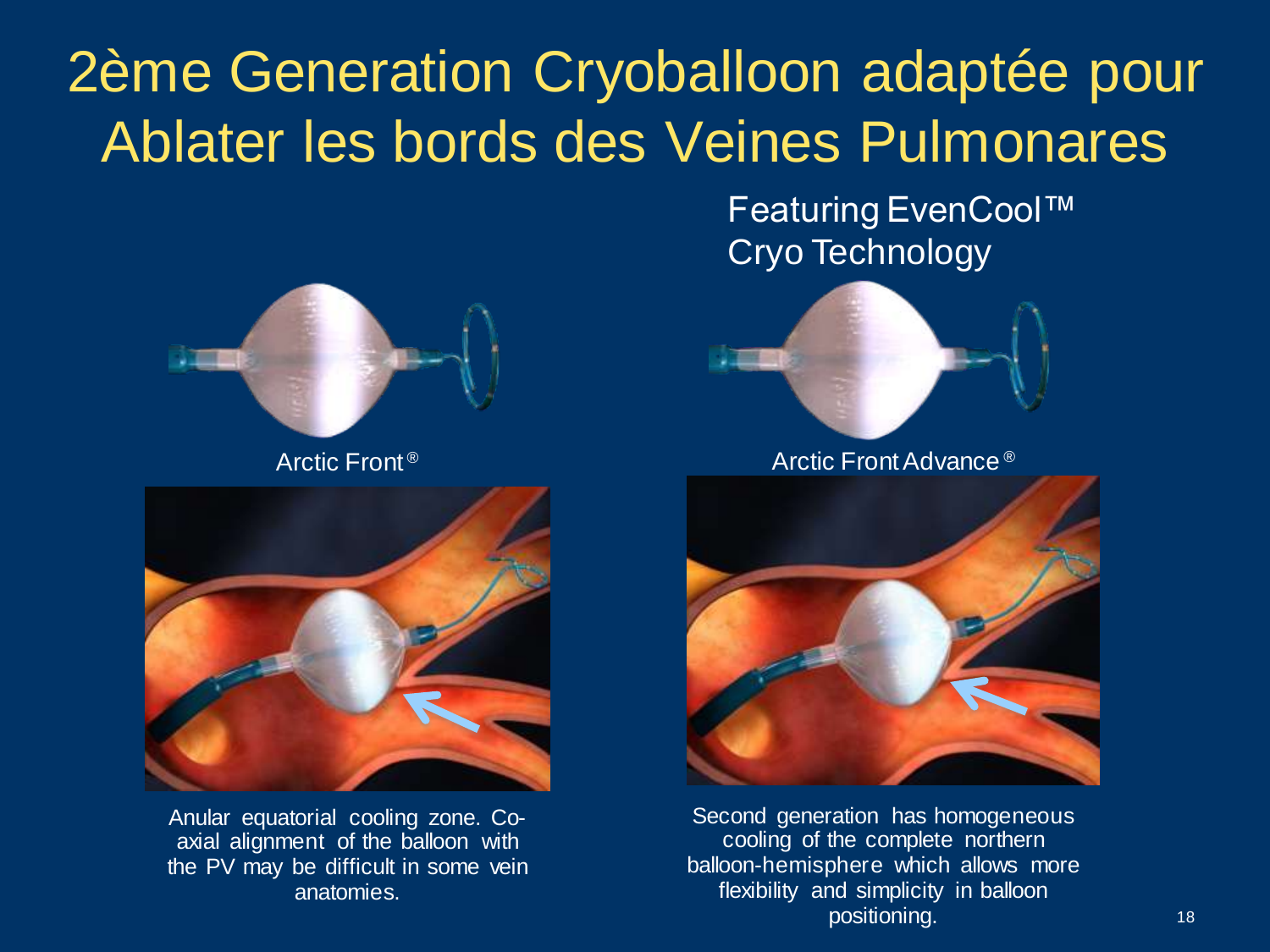## **Ablation par Catheter et Cryoablation: Efficacité et Sécurité**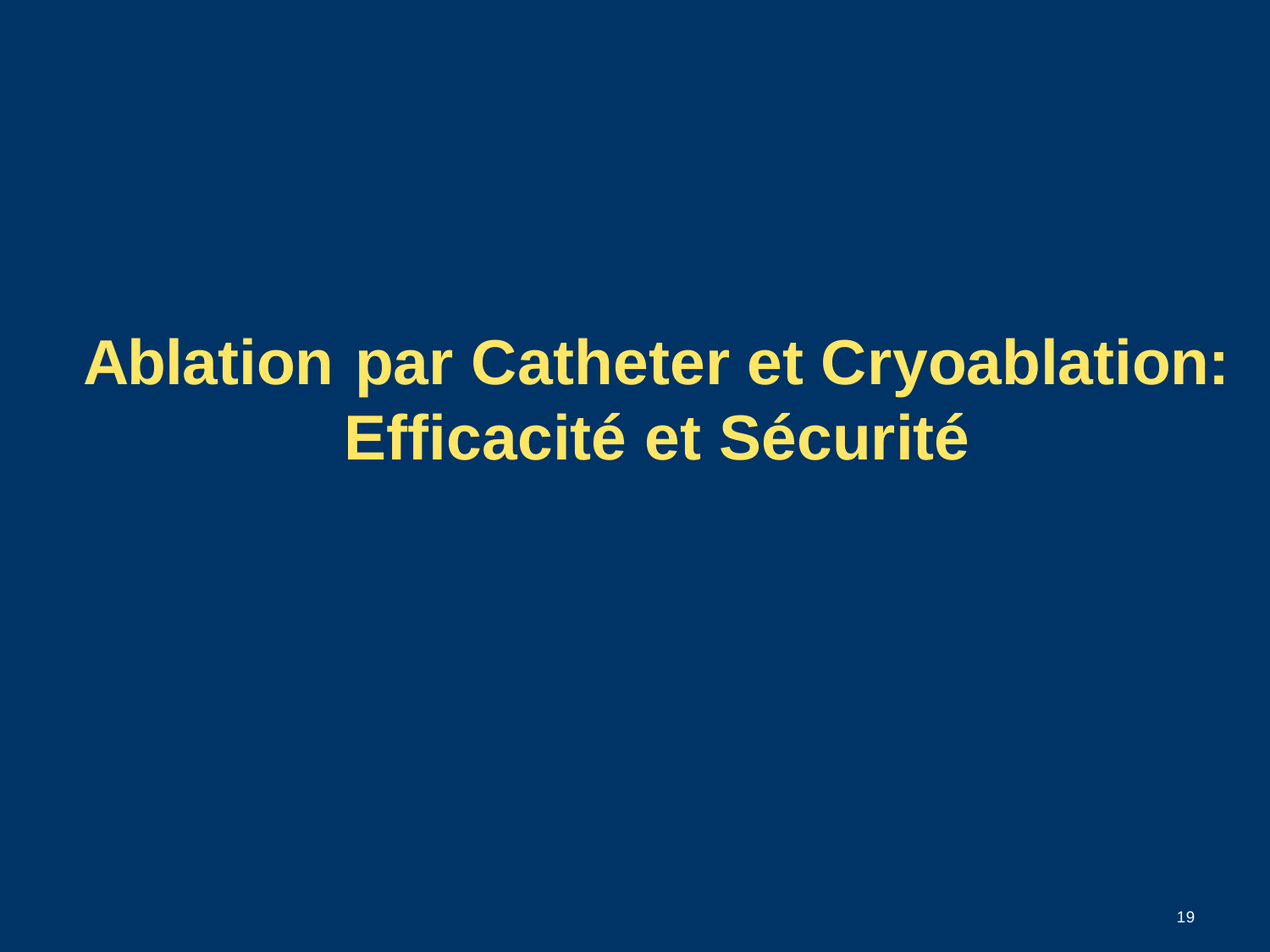### Le traitement précoce par Catheter Ablation diminu les récurences

Retrospective analysis of 4,535 consecutive AF patients



### Event-Free Survival

### **Results**

- Patients who underwent earlier treatment had improved 3-year survival free of AF (log rank *P* = .003)
- Delays in catheter ablation treatment led to higher 1-year AF recurrence post ablation for entire population  $(P$  trend =  $.02)$
- No difference in stroke rate demonstrated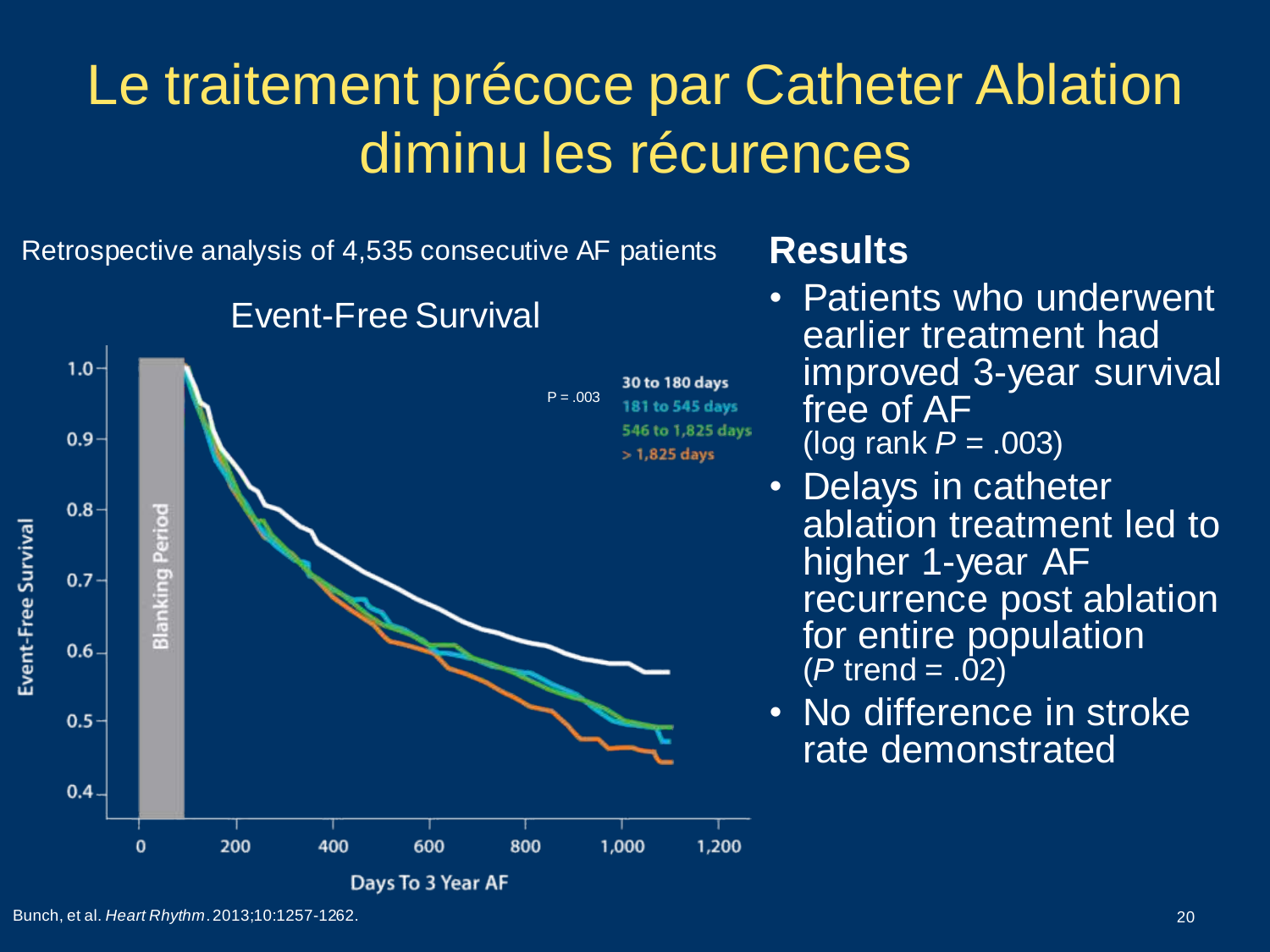### Cryoablation 10 Fois mieux que le traitement médical pour traiter la FA paroxystique

**STOP AF trial:** 245 patients were prospectively randomized to either 1<sup>st</sup> generation Cryoballoon ablation or drug therapy.



### **RESULTS**

- 98.2% acute procedural success
- 69.9% reached primary endpoint of freedom from AF
- 62.2% of patients were treatment successes without any AF drugs at 12 months
- 60.1% single procedure success rate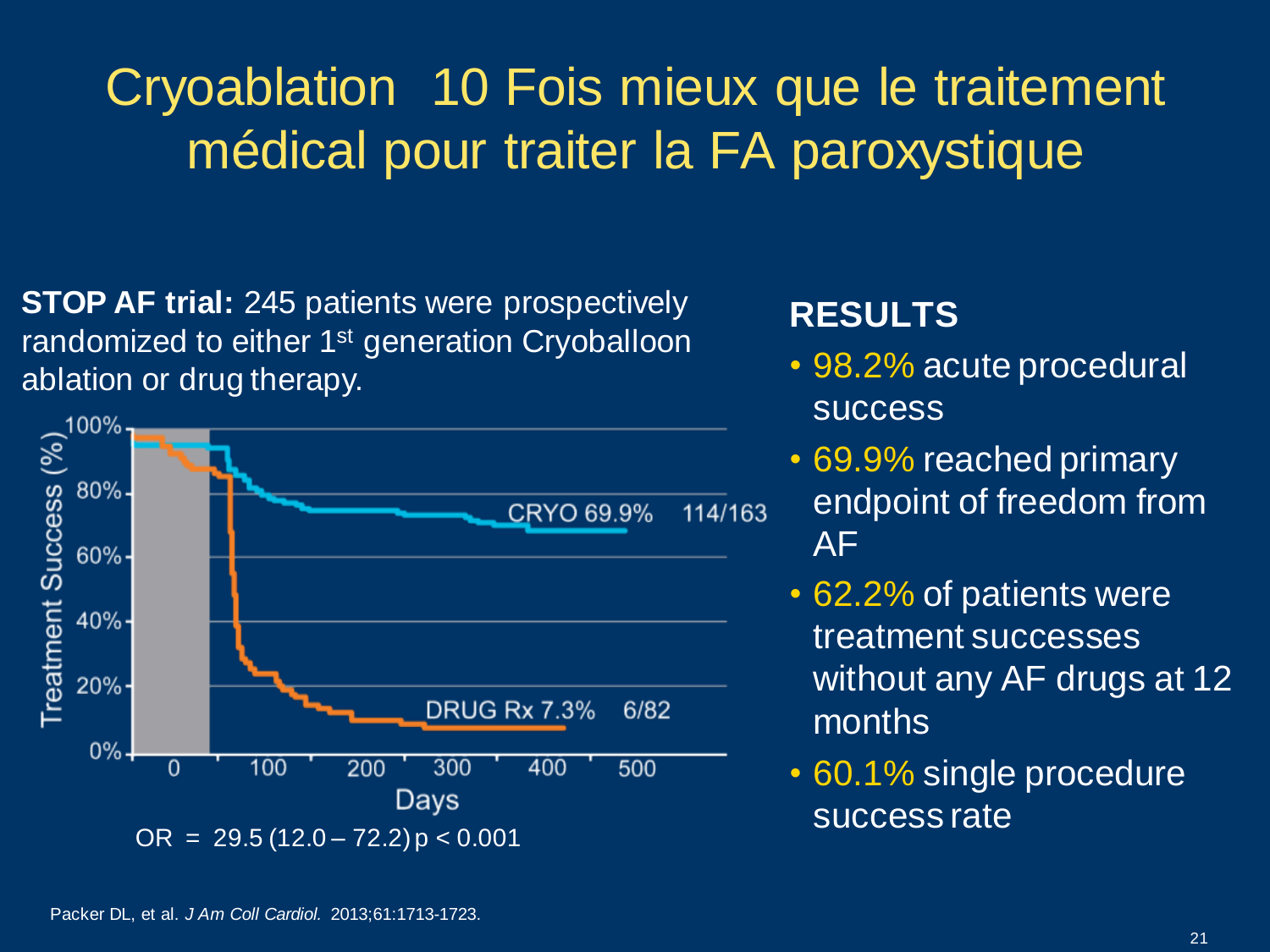### Cryoballon de 2ème Génération : Environ 90% de Succés

#### **STOP AF PAS:**



#### **Results:**

- Nearly **90%** freedom from AF at 12 months (n=146)
- 12 month freedom for AF and symptomatic AFL/AT was **86.4%** (n=146)
- **5.9%** (20/146) adverse event rate
- **2.9%** (10/341) repeat ablation rate during the 90 day blanking period

Knight BP, Novak PG, Sangrigoli R, Essebag V, Champagne J, Adler SW, Dubuc, M, Jain SK, Svinarich JT, John RM, Mansour, M. (2015). 12-Month Clinical Outcomes Follow ing Pulmonary Vein Isolation (PVI) Using the Arctic Front Advance™ Cryoballoon: Interim Results from the STOP-AF Post Approval Study. *[Abstract] HRS May 2015. Boston, MA.*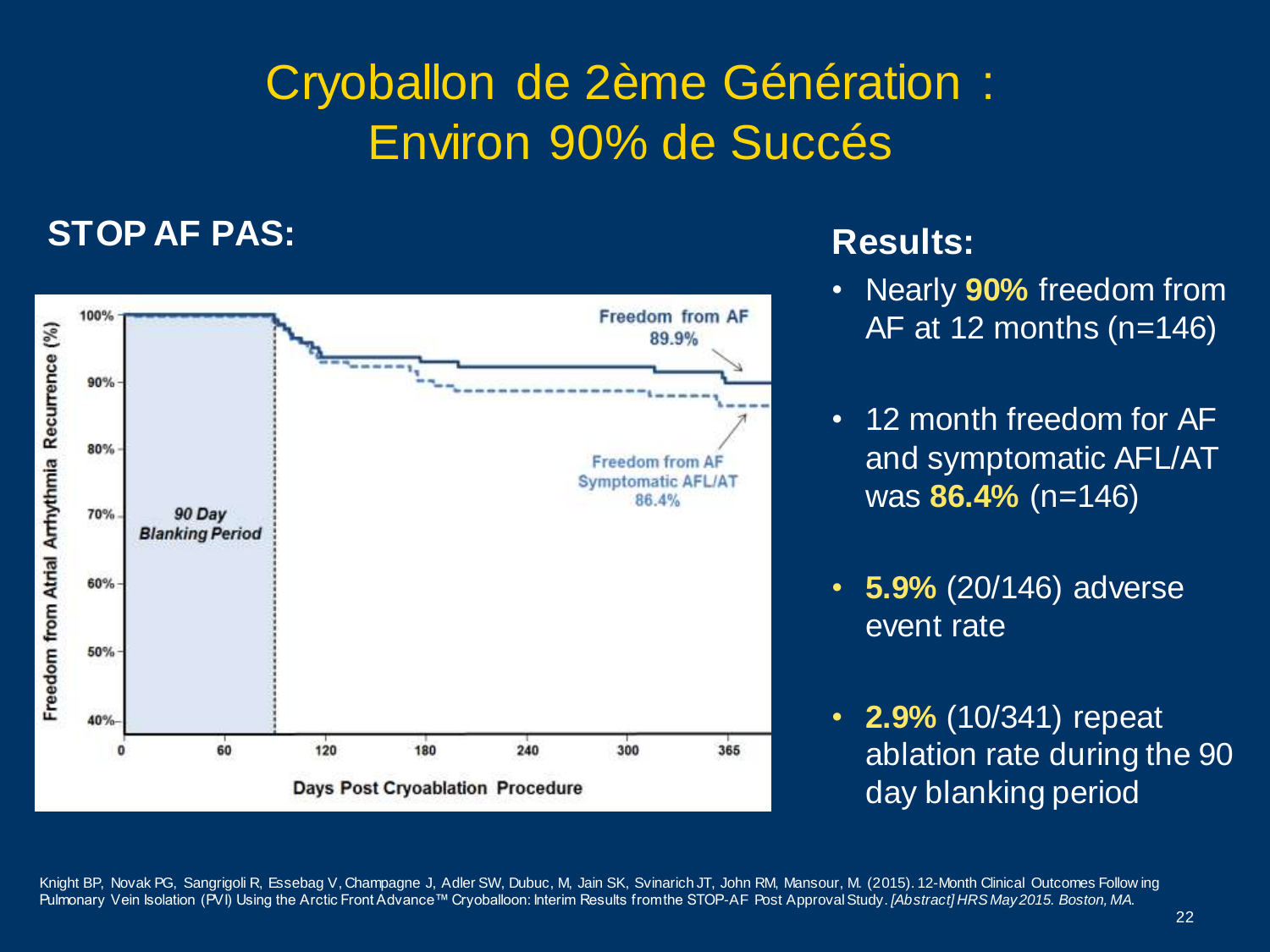### Plus de 80% de disparition de la AF avec Cryoballon 2ème Génération (13 single center studies)



#### Arrhythmia monitoring methods and definition of procedure success (Freedom from AF Only or AF/AT/AFL) varied between studies.

Di Giovanni, et al. *J Cardiovasc Electrophysiol.* 2014; 25(8):834-9; Fürnkranz, et al. *Journal of Cardiovascular Electrophysiology.* 2014 *;*25(8):840-4; Aryana, et al. *J Interv Card Electrophysio*l. 2014;41(2):177-186; Aytemir, et al. *Europace*. 2015;17(3):379-87; Greiss, et al. *PACE*. 2015 Jul;38(7):815-24; Metzner, et al. *Circ Arrhythm Electrophysiol.* 2014; 7(2):288-292; Chierchia, et al. *Europace.* 2014; Chierchia, et al. *J Cardiovasc Electrophysio*l. 2015; In Press; 16(5):639-644; Kumar et al. *J Interv Card Electrophysiol.* 2014;41(1):91-7; Jourda, et al. *Europace.* 2015;17(2):225-31; Ciconte, et al. *Heart Rhythm*. 2015;12(4):673-80; Tebbenjohanns, et al. *Europace.* 2015; Wissner, et al. *Europace.* 2015 Aug;17(8):1236-40

23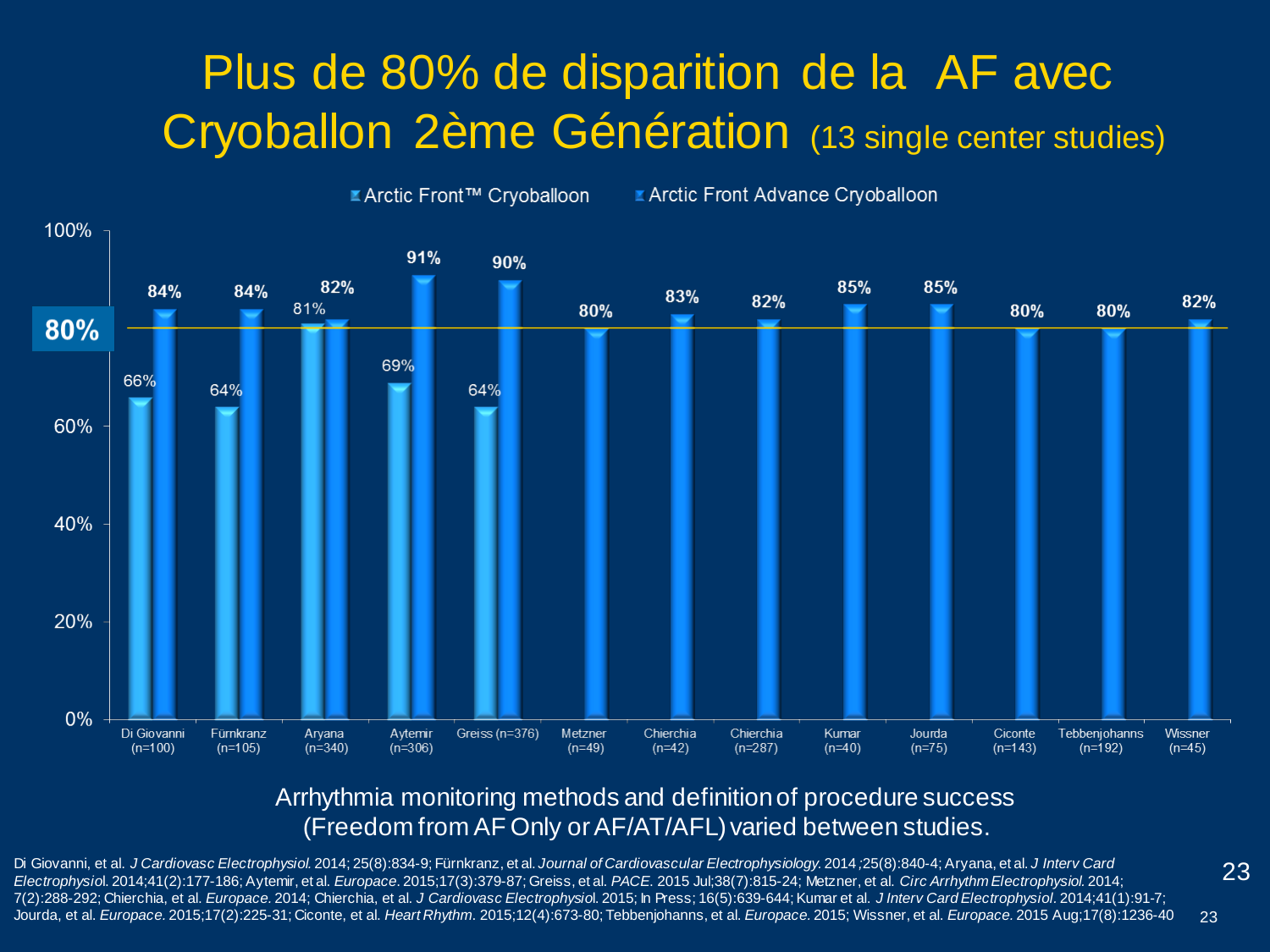### Ablation par Cryoballon Démontre une Amélioration Significative de Qualité de Vie



FDA document P100010 Arctic Front Cardiac Cryoablation Catheter Submission <sup>24</sup>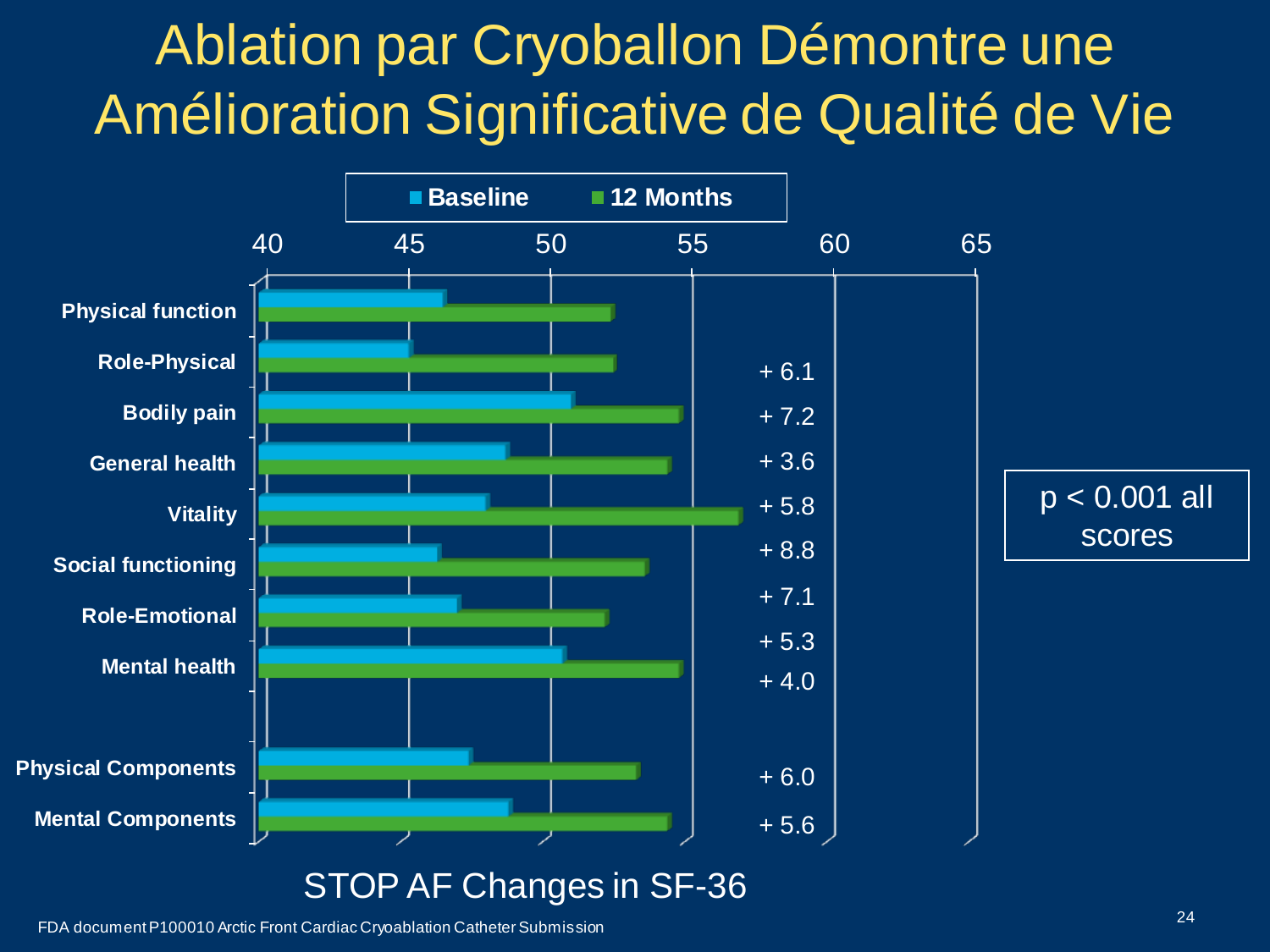## Cryoablation Diminue les Symptomes



Self-Reported Symptom Relief Results from STOP AF trial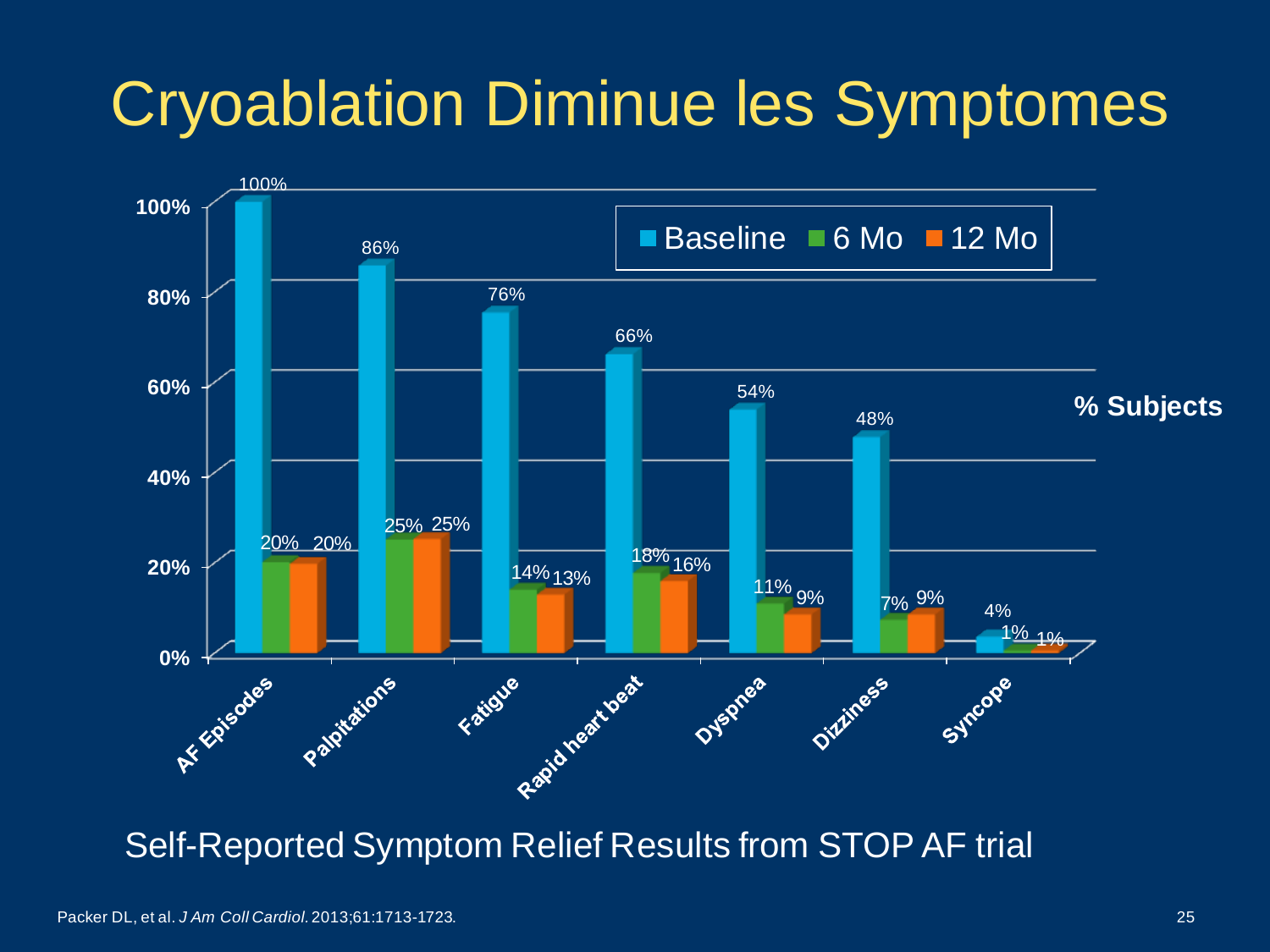## Sécurite de Ablation par Cathéter Meta-analysis Montre 5% d'effets secondaires

| Safety Outcomes for Patients with AF Undergoing |  |  |  |  |  |
|-------------------------------------------------|--|--|--|--|--|
| <b>Catheter Ablation</b>                        |  |  |  |  |  |

| <b>Outcomes</b>                   | t  | n/N     | %   |
|-----------------------------------|----|---------|-----|
| <b>Mortality</b>                  |    |         |     |
| <b>Death overall</b>              | 65 | 42/5781 | 0.7 |
| Procedure-related                 | 64 | 0/5192  | 0.0 |
| Vascular access complications     |    |         |     |
| Arteriovenous fistula             | 32 | 1/2885  | 0.0 |
| <b>Bleeding</b>                   | 33 | 1/2960  | 0.0 |
| Hematoma                          | 38 | 17/3719 | 0.5 |
| Pneumothorax                      | 34 | 0/2974  | 0.0 |
| Femoral artery pseudoaneurysm     | 34 | 15/3032 | 0.5 |
| Periprocedure events              |    |         |     |
| Stroke, ischemic                  | 62 | 17/5665 | 0.3 |
| <b>TIA</b>                        | 60 | 13/5467 | 0.2 |
| Cardiac Tamponade                 | 63 | 45/5723 | 0.8 |
| PE.                               | 60 | 3/5496  | 0.1 |
| <b>DVT</b>                        | 56 | 1/4758  | 0.0 |
| Other embolism                    | 57 | 10/5347 | 0.2 |
| LA-esophageal fistula             | 60 | 0/5496  | 0.0 |
| Other fistula                     | 58 | 3/5407  | 0.1 |
| Pericardial effusion              | 64 | 36/5719 | 0.6 |
| PV stenosis*                      | 65 | 91/5831 | 1.6 |
| AV block                          | 60 | 1/5496  | 0.0 |
| <b>CHF</b> exacerbation           | 60 | 0/5496  | 0.0 |
| Need for a pacemaker              | 46 | 4/3902  | 0.1 |
| Total No. of patients with events | 28 | 97/1964 | 4.9 |

t indicates No. of treatment groups; n, No. of patients with this adverse event; N, No. of patients evaluated in studies reporting this adverse event; %, percent of patients with adverse event of interest; TIA, transient ischemic accident; PE, pulmonary embolism; DVT, deep vein thrombosis; LA, left atrial; PV, pulmonary vein; AV, atrioventricular; CHF, congestive heart failure. \*> 70% Stenosis (early, < 7 days after ablation; late, < 7 days after ablation).

- Most common complication is symptomatic or asymptomatic pulmonary vein stenosis (1.6%)
- Cardiac tamponade (0.8%)
- Pericardial effusion (0.6%)
- Periprocedural stroke (0.3%)
- No procedure-related deaths reported among the studies meeting inclusion criteria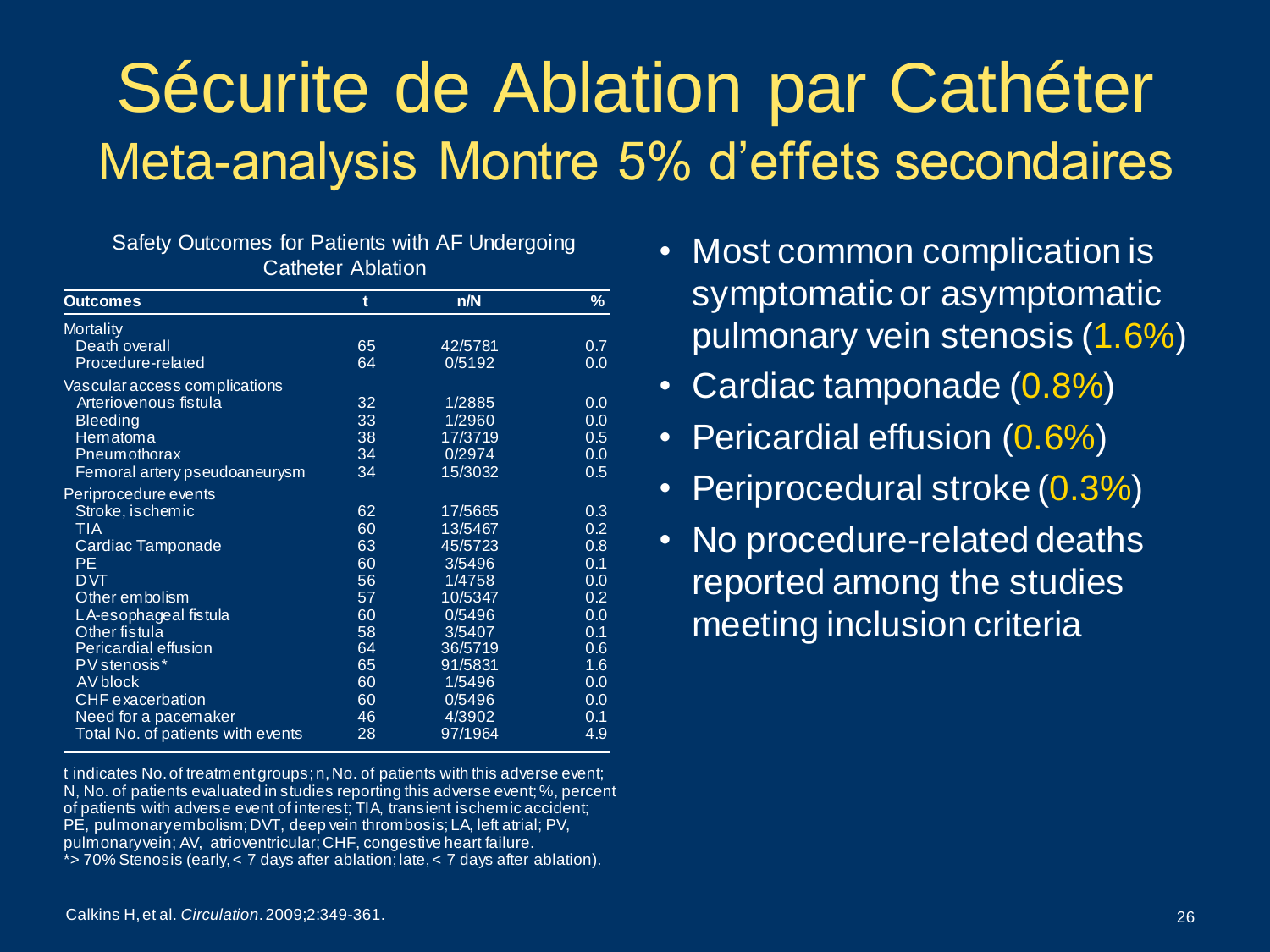### Sécutité du Cryoballon vs RF Ablation dans FA Paroxystique : Resultat du Registre Ablation Allemand

- Le premier et le plus large cryoballon / RF registre publié (n=3,775)
- Taux de complications majeures similaire (4.6% pour les 2 groups)
- Paralysie du Nerf Phrenique environ la moitié des complications de

| <b>TABLE 5</b>                  |                                     |                            |         |  |  |  |  |  |
|---------------------------------|-------------------------------------|----------------------------|---------|--|--|--|--|--|
| <b>Procedural Complications</b> |                                     |                            |         |  |  |  |  |  |
| <b>Complication</b>             | <b>RF</b> Ablation<br>$(n = 2,870)$ | Cryoballoon<br>$(n = 905)$ | P Value |  |  |  |  |  |
| Death                           |                                     | $\Omega$                   |         |  |  |  |  |  |
| Myocardial infarction           |                                     | $1(0.1\%)$                 | 0.40    |  |  |  |  |  |
| Stroke/TIA                      | $9(0.3\%)$                          | $3(0.3\%)$                 | 0.83    |  |  |  |  |  |
| Major bleeding                  | $30(1.1\%)$                         | $5(0.6\%)$                 | 0.16    |  |  |  |  |  |
| PV stenosis                     | 0                                   |                            |         |  |  |  |  |  |
| Atrial-esophageal fistula       |                                     |                            |         |  |  |  |  |  |
| Aneurysma spurium/AV fistula    | 33 (1.1%)                           | $7(0.8\%)$                 | 0.33    |  |  |  |  |  |
| Tamponades                      | $37(1.4\%)$                         | $7(0.8\%)$                 | 0.17    |  |  |  |  |  |
| Pneumothorax                    | $8(0.3\%)$                          |                            | 0.10    |  |  |  |  |  |
| Hemothorax                      | $6(0.2\%)$                          |                            | 0.16    |  |  |  |  |  |
| Sepsis                          | $1(0.0\%)$                          |                            | 0.57    |  |  |  |  |  |
| Pulmonary embolism              | $1(0.0\%)$                          |                            | 0.57    |  |  |  |  |  |
| Surgical accident               | $3(0.1\%)$                          |                            | 0.32    |  |  |  |  |  |
| AV block III                    |                                     | $1(0.1\%)$                 | 0.08    |  |  |  |  |  |
| Phrenic nerve palsy             | $1(0.0\%)$                          | $18(2.1\%)$                | < 0.001 |  |  |  |  |  |
| Total                           | $132(4.6\%)$                        | $42(4.6\%)$                | 1.00    |  |  |  |  |  |

AV block III = atrioventricular block grade III; AV fistula = arteriovenous fistula; PV stenosis = pulmonary vein stenosis; RF ablation = radiofreqency ablation:  $TIA =$  transient ischemic attack.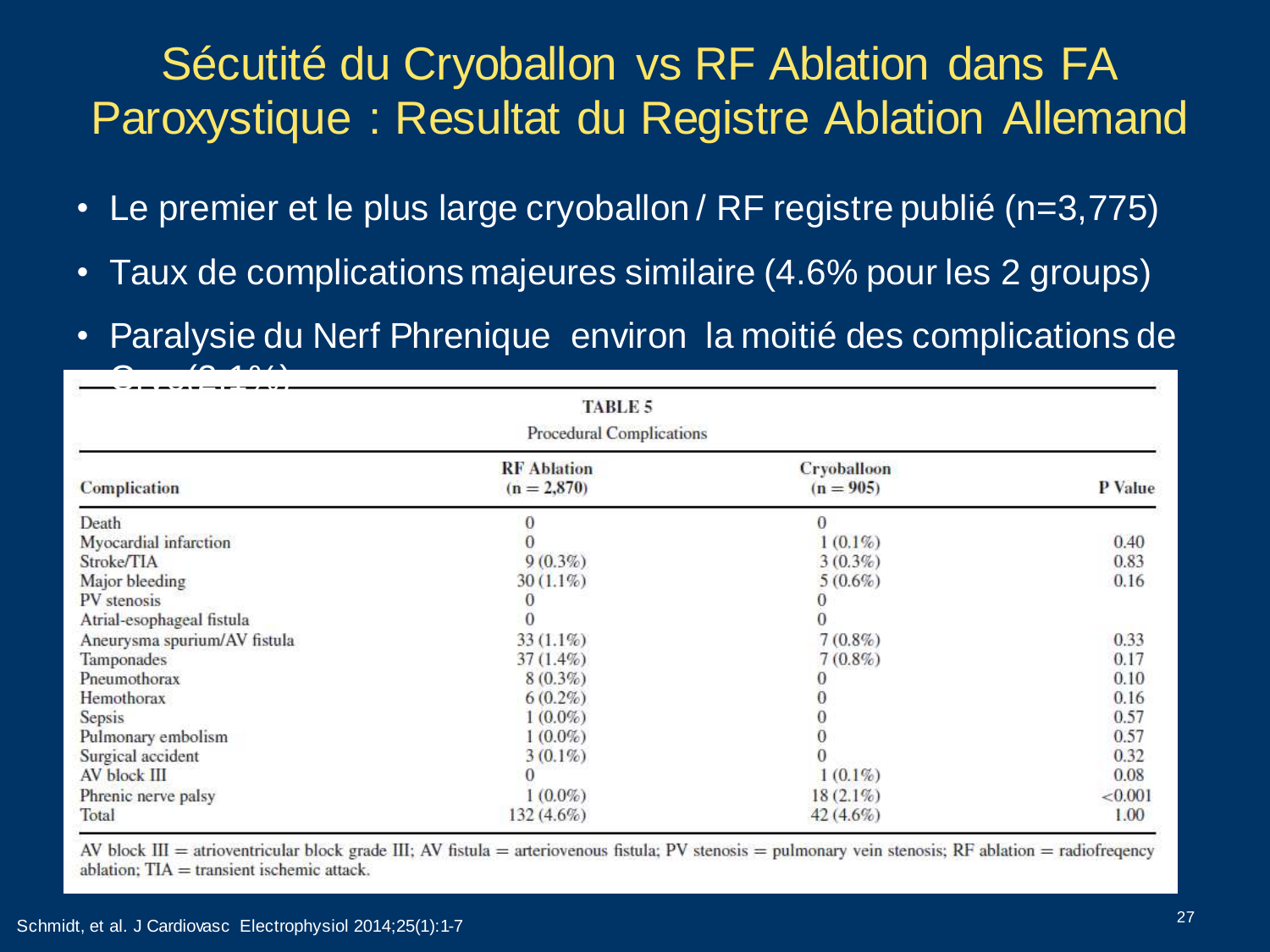### Meta-analyse après Cryoablation montre une faible incidence de Paralysie Phrénique permanente



539 Arctic Front articles screened, 23 were retained for the final analysis (1309 patients):

- PNP overall incidence of **6.38%** 
	- **4.73%** of PNP persisted after the ablation procedure
	- **0.37%** of patients experiencing PNP that persisted beyond 1 year.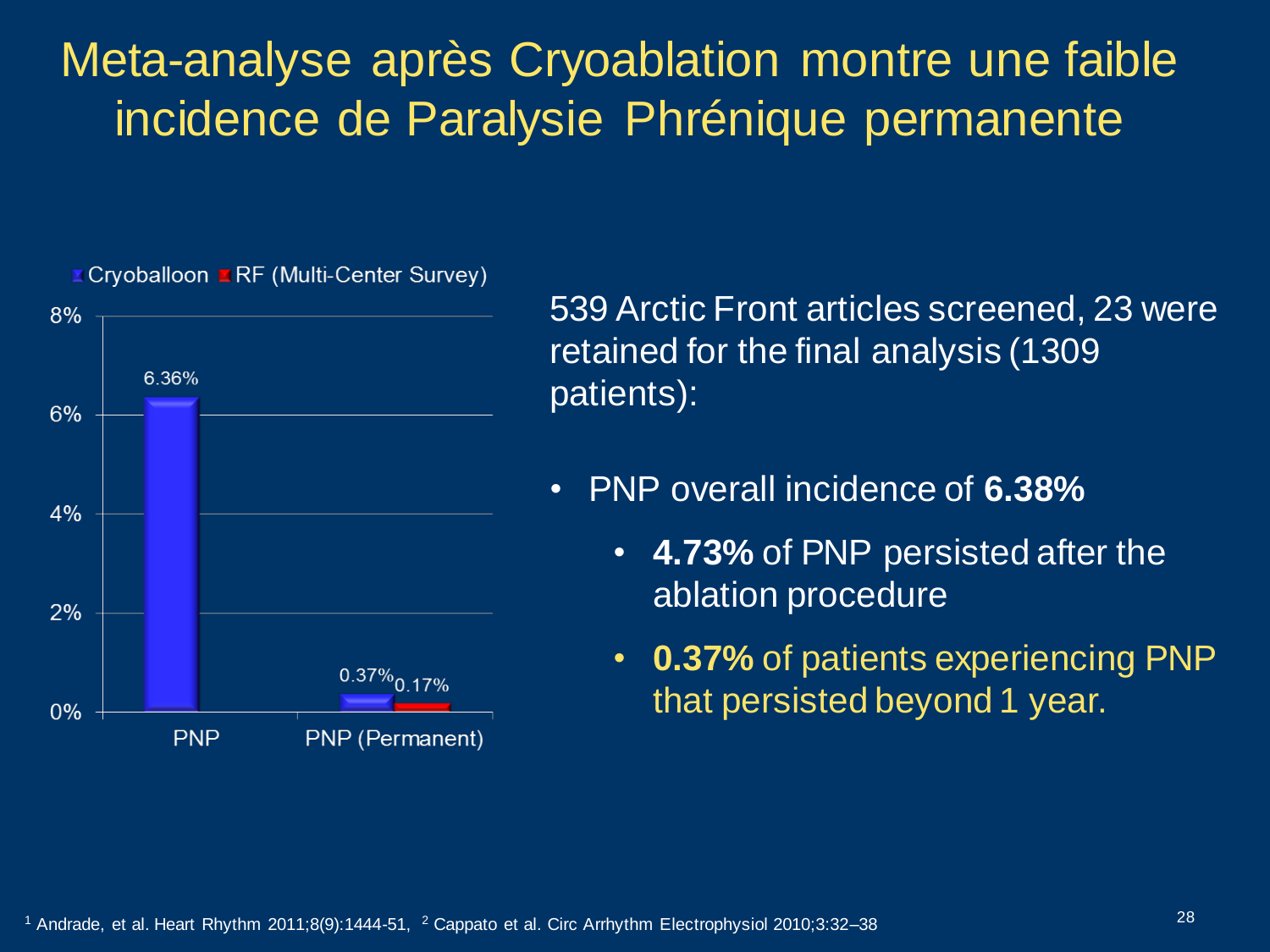### Large Essaie Randomisé montre PVI suffisante pour la FA Persistante

"The results of the STAR AF 2 trial will likely change practice by shifting the focus to shorter and more effective PVI alone without the addition of other ablation. Our results have important implications for procedural safety and duration. Experts will need to reconsider current ablation guidelines to reflect these findings in patients with persistent AF."<sup>2</sup>

Atul Verma, MD, STAR AF 2 Principal Investigator

STAR AF 2 Trial Design - Largest randomized trial to examine outcomes of catheter ablation in persistent AF with 589 patients recruited from 48 experienced ablation centers in 12 countries.

#### **Conclusions:**

- PVI alone achieved freedom from recurrence in about 50% of patients comparable to published success rates from randomized, multicenter trials in PersAF
- Additional CFAE or linear ablation increase procedural time which may increase risk

#### **Freedom from AF at 18 month FU**

- **59% for PVI alone**
- **48% for PVI + CFAE**
- **44% for PVI + lines**

#### **Freedom from AF after 2 procedures**

- **72% for PVI alone**
- $(p=0.15)$   **60% for PVI + CFAE**  $\leftarrow$  (p=0.18)
	- **58% for PVI + lines**

<sup>1</sup>Verma A et al. N Engl J Med 2015;372:1812-1822

<sup>2</sup>Verma, ESC press release (http://www.escardio.org/about/press/press-releases/esc14-barcelona/Pages/hotline-three-star-af-2.aspx).